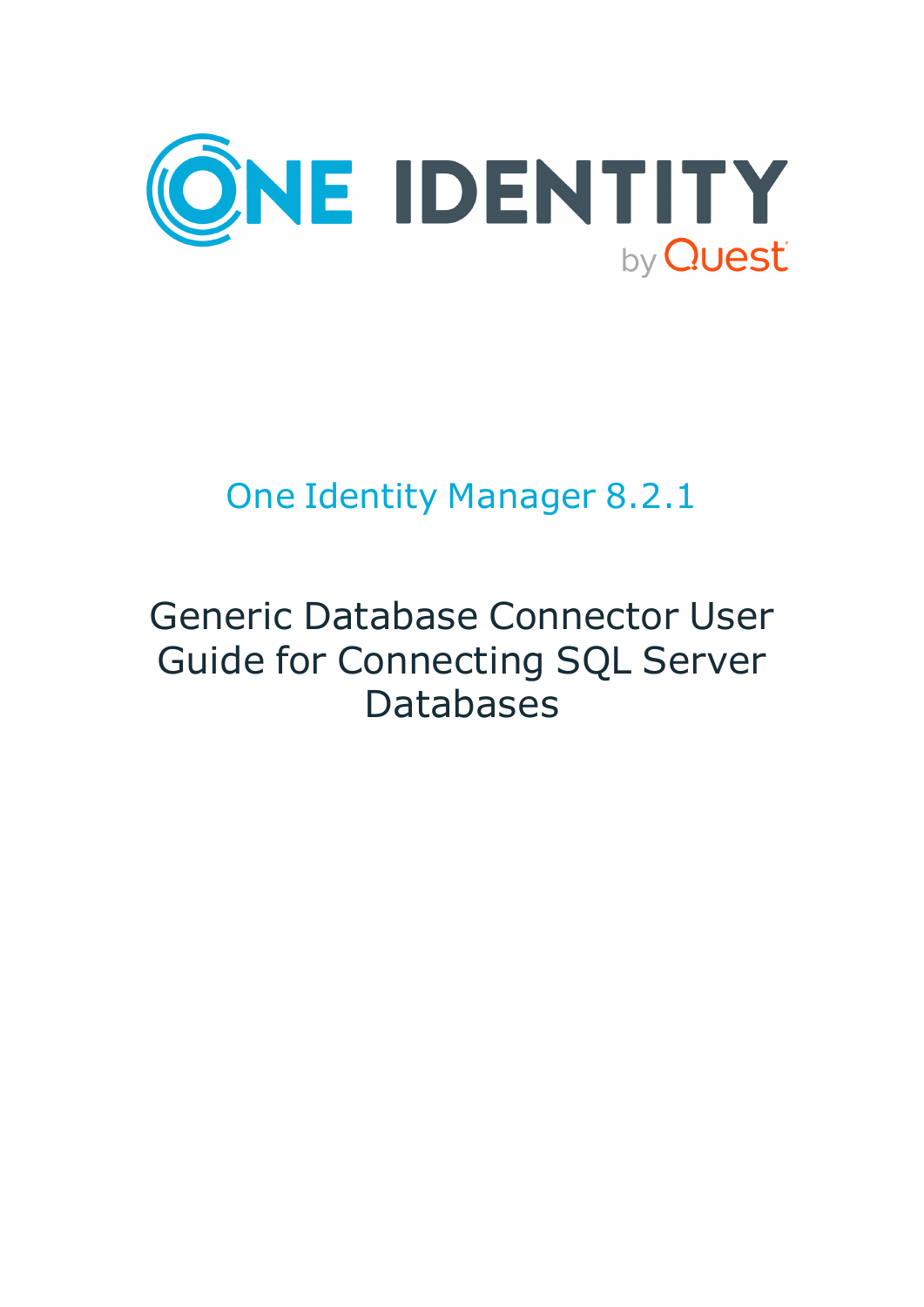#### **Copyright 2022 One Identity LLC.**

#### **ALL RIGHTS RESERVED.**

This guide contains proprietary information protected by copyright. The software described in this guide is furnished under a software license or nondisclosure agreement. This software may be used or copied only in accordance with the terms of the applicable agreement. No part of this guide may be reproduced or transmitted in any form or by any means, electronic or mechanical, including photocopying and recording for any purpose other than the purchaser's personal use without the written permission of One Identity LLC .

The information in this document is provided in connection with One Identity products. No license, express or implied, by estoppel or otherwise, to any intellectual property right is granted by this document or in connection with the sale of One Identity LLC products. EXCEPT AS SET FORTH IN THE TERMS AND CONDITIONS AS SPECIFIED IN THE LICENSE AGREEMENT FOR THIS PRODUCT, ONE IDENTITY ASSUMES NO LIABILITY WHATSOEVER AND DISCLAIMS ANY EXPRESS, IMPLIED OR STATUTORY WARRANTY RELATING TO ITS PRODUCTS INCLUDING, BUT NOT LIMITED TO, THE IMPLIED WARRANTY OF MERCHANTABILITY, FITNESS FOR A PARTICULAR PURPOSE, OR NON-INFRINGEMENT. IN NO EVENT SHALL ONE IDENTITY BE LIABLE FOR ANY DIRECT, INDIRECT, CONSEQUENTIAL, PUNITIVE, SPECIAL OR INCIDENTAL DAMAGES (INCLUDING, WITHOUT LIMITATION, DAMAGES FOR LOSS OF PROFITS, BUSINESS INTERRUPTION OR LOSS OF INFORMATION) ARISING OUT OF THE USE OR INABILITY TO USE THIS DOCUMENT, EVEN IF ONE IDENTITY HAS BEEN ADVISED OF THE POSSIBILITY OF SUCH DAMAGES. One Identity makes no representations or warranties with respect to the accuracy or completeness of the contents of this document and reserves the right to make changes to specifications and product descriptions at any time without notice. One Identity does not make any commitment to update the information contained in this document.

If you have any questions regarding your potential use of this material, contact:

One Identity LLC. Attn: LEGAL Dept 4 Polaris Way Aliso Viejo, CA 92656

Refer to our Web site ([http://www.OneIdentity.com](http://www.oneidentity.com/)) for regional and international office information.

#### **Patents**

One Identity is proud of our advanced technology. Patents and pending patents may apply to this product. For the most current information about applicable patents for this product, please visit our website at [http://www.OneIdentity.com/legal/patents.aspx](http://www.oneidentity.com/legal/patents.aspx).

#### **Trademarks**

One Identity and the One Identity logo are trademarks and registered trademarks of One Identity LLC. in the U.S.A. and other countries. For a complete list of One Identity trademarks, please visit our website at [www.OneIdentity.com/legal](http://www.oneidentity.com/legal). All other trademarks are the property of their respective owners.

#### **Legend**

- **WARNING: A WARNING icon highlights a potential risk of bodily injury or property damage, for which industry-standard safety precautions are advised. This icon is often associated with electrical hazards related to hardware.**
- **CAUTION: A CAUTION icon indicates potential damage to hardware or loss of data if** A **instructions are not followed.**

One Identity Manager Generic Database Connector User Guide for Connecting SQL Server Databases Updated - 27 April 2022, 02:27 Version - 8.2.1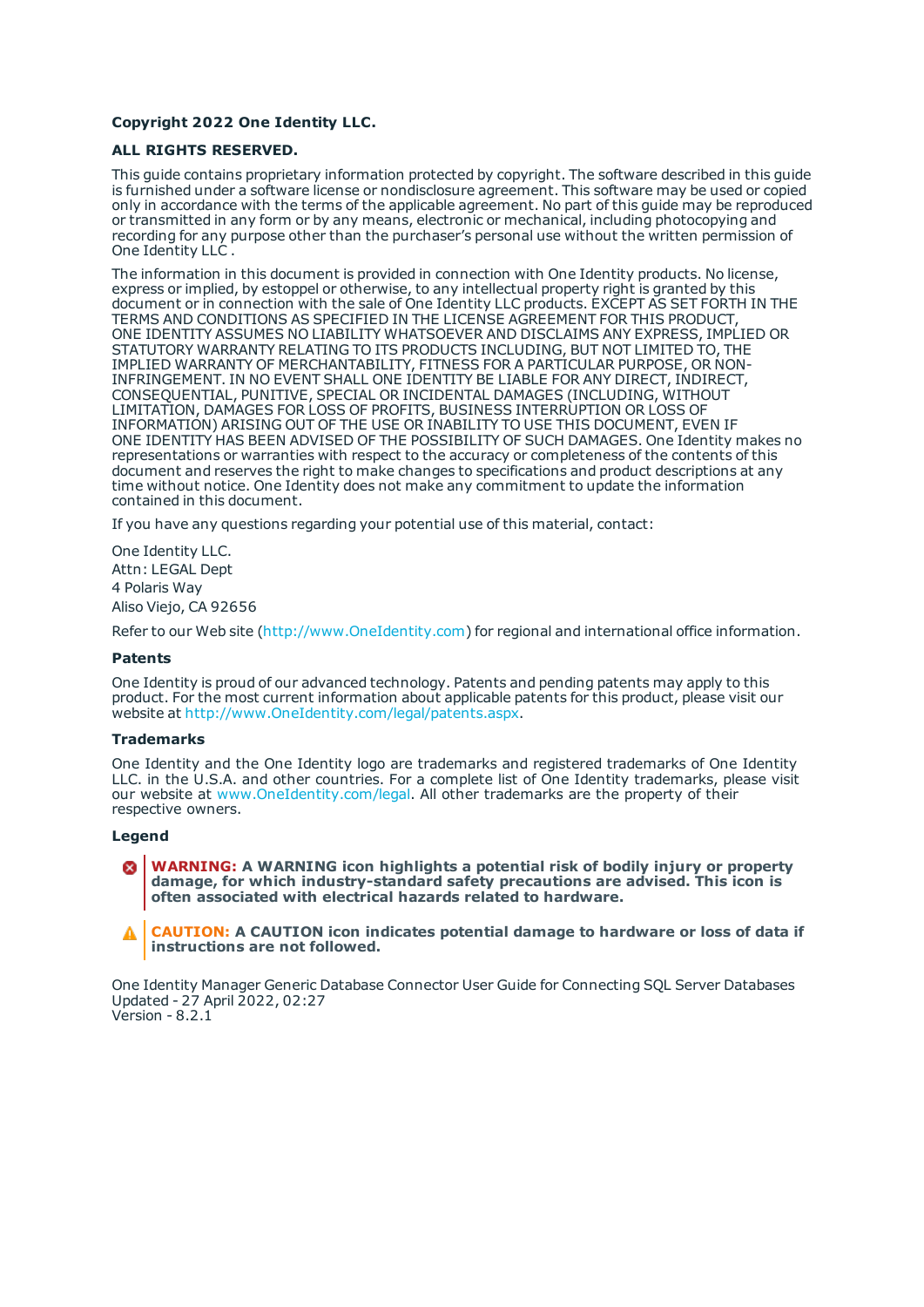## **Contents**

| Prerequisites and guidance for connecting a One Identity Manager database as a |  |
|--------------------------------------------------------------------------------|--|
|                                                                                |  |
|                                                                                |  |
|                                                                                |  |
|                                                                                |  |
|                                                                                |  |
|                                                                                |  |
|                                                                                |  |
|                                                                                |  |
|                                                                                |  |
|                                                                                |  |
|                                                                                |  |
|                                                                                |  |
|                                                                                |  |
|                                                                                |  |
|                                                                                |  |
|                                                                                |  |
|                                                                                |  |

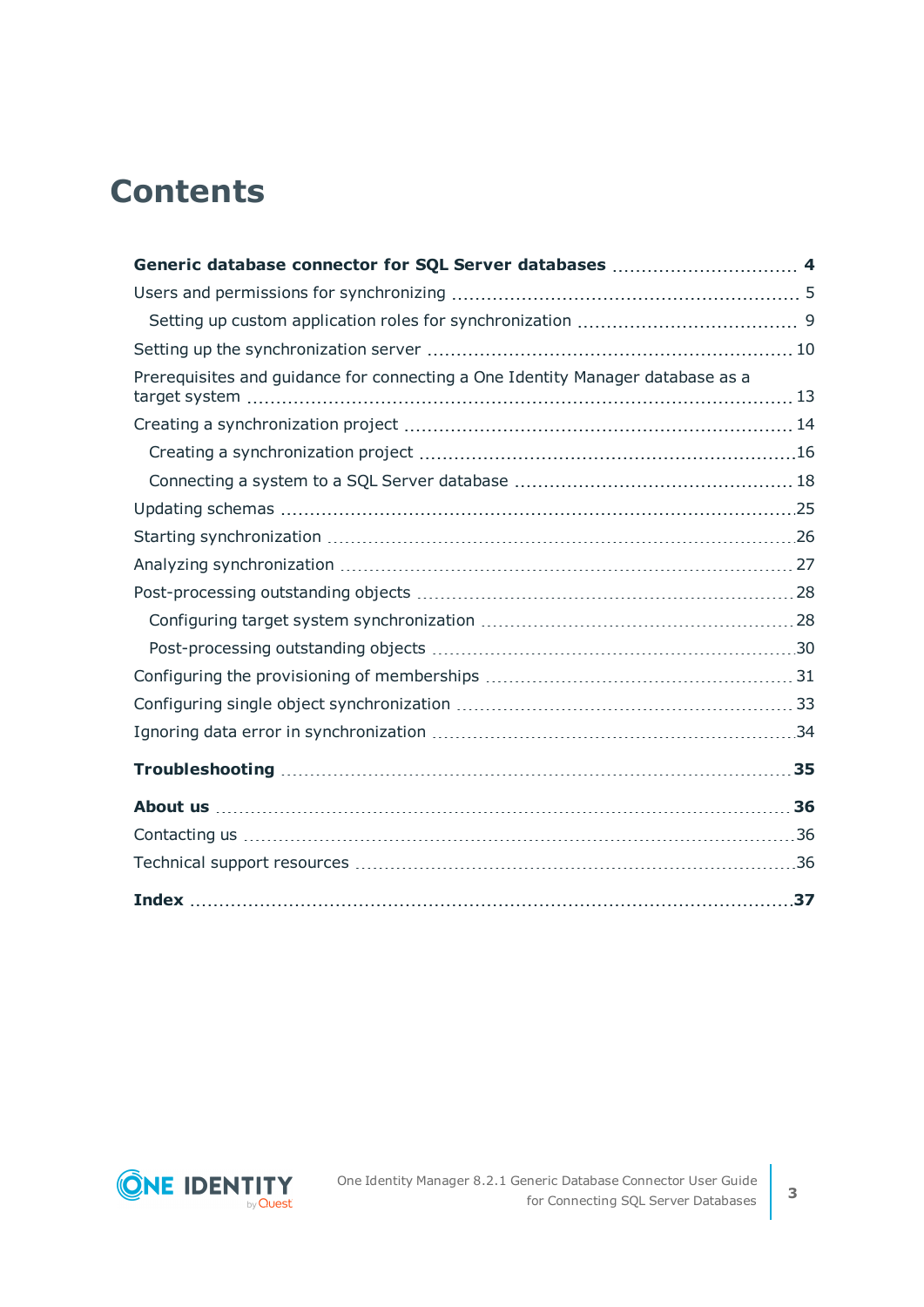# <span id="page-3-0"></span>**Generic database connector for SQL Server databases**

With this generic database connector, you can synchronize external databases with the One Identity Manager database. One Identity Manager supports connecting to SQL Server databases, amongst others. The generic database connector can also be used to synchronize One Identity Manager databases with different product versions or modules.

The generic database connector cannot load any random external database system data configuration. For example, custom data types and columns containing value list are not currently supported.

The generic database connection does not provide a project template for setting up synchronization. You must create synchronization configuration components (such as mappings, workflows or start up configurations) manually after the synchronization project has been saved.

In the Synchronization Editor, external database tables and columns are referenced as schema types and schema properties.

#### *To set up synchronization with a database*

- 1. Install and configure a synchronization server and declare the server as a Job server in One Identity Manager.
- 2. Provide One Identity Manager users with the required permissions for setting up synchronization and post-processing synchronization objects.
- 3. Create a synchronization project with the Synchronization Editor.

#### **Detailed information about this topic**

- $\cdot$  Setting up the [synchronization](#page-9-0) server on page 10
- $\cdot$  Users and permissions for [synchronizing](#page-4-0) on page  $5$
- [Prerequisites](#page-12-0) and quidance for connecting a One Identity Manager database as a target [system](#page-12-0) on page 13
- Creating a [synchronization](#page-13-0) project on page 14



Generic database connector for SQL Server databases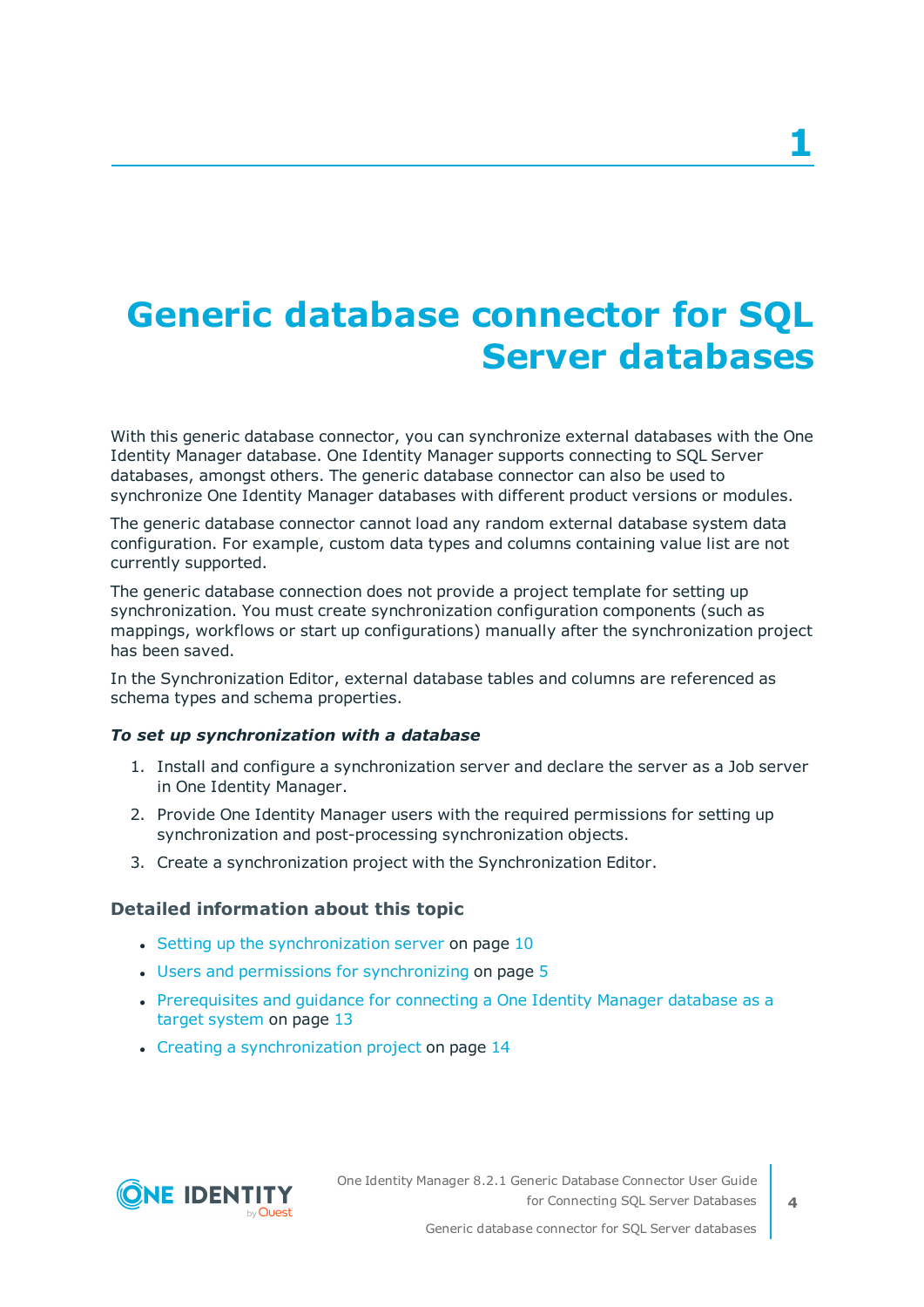# <span id="page-4-0"></span>**Users and permissions for synchronizing**

In the synchronization with the database connectors, there are three use cases for mapping synchronization objects in the One Identity Manager data model.

- 1. Mapping custom target systems
- 2. Mapping default tables (for example Person or Department)
- 3. Mapping custom tables

In the case of One Identity Manager tools non role-based login, it is sufficient to add a system user in the **DPR\_EditRights\_Methods** and **QBM\_LaunchPad** permissions groups. For more information about system users and permissions groups, see the *One Identity Manager Authorization and Authentication Guide*.

| <b>User</b>                                                      | <b>Tasks</b>                                                                                                                                 |  |  |  |
|------------------------------------------------------------------|----------------------------------------------------------------------------------------------------------------------------------------------|--|--|--|
| One Identity Manager<br>administrators                           | One Identity Manager administrator and administrative system<br>users Administrative system users are not added to application<br>roles.     |  |  |  |
|                                                                  | One Identity Manager administrators:                                                                                                         |  |  |  |
|                                                                  | • Create customized permissions groups for application<br>roles for role-based login to administration tools in the<br>Designer as required. |  |  |  |
|                                                                  | • Create system users and permissions groups for non role-<br>based login to administration tools in the Designer as<br>required.            |  |  |  |
|                                                                  | • Enable or disable additional configuration parameters in<br>the Designer as required.                                                      |  |  |  |
|                                                                  | • Create custom processes in the Designer as required.                                                                                       |  |  |  |
|                                                                  | • Create and configure schedules as required.                                                                                                |  |  |  |
| System users in the<br>DPR_EditRights_                           | • Configure and start synchronization in the<br>Synchronization Editor.                                                                      |  |  |  |
| <b>Methods</b> permissions<br>group                              | • Edit the synchronization's target system types as well as<br>outstanding objects in the Manager.                                           |  |  |  |
| System users in the<br><b>QBM_LaunchPad</b><br>permissions group | • Working with the Launchpad.                                                                                                                |  |  |  |

#### **Table 1: Users and permissions groups for non role-based login**

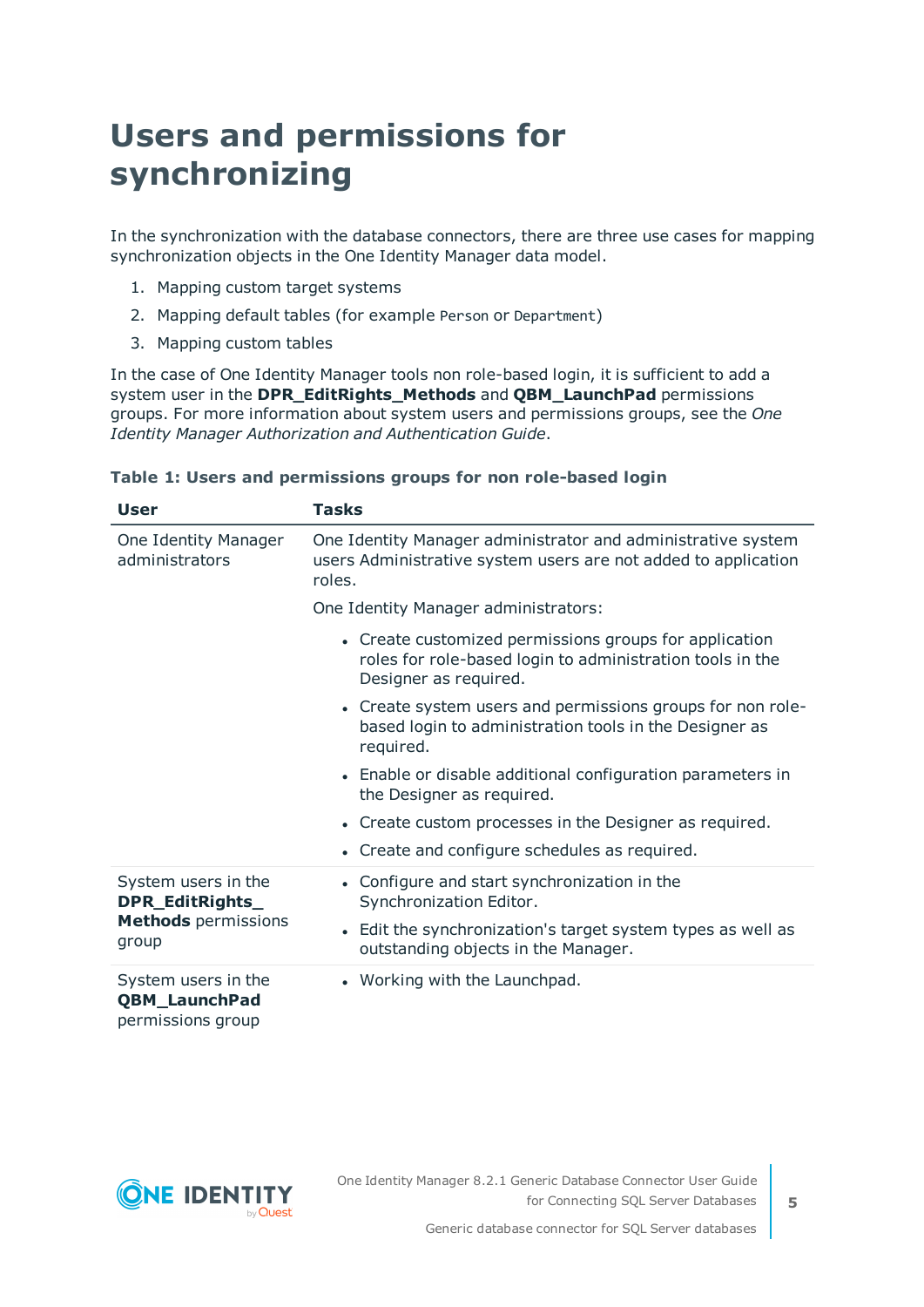There are different steps required for role-based login, in order to equip One Identity Manager users with the required permissions for setting up synchronization and postprocessing of synchronization objects.

|               | Table 2: User and permissions groups for role-based login: Mapped as custom |  |  |  |
|---------------|-----------------------------------------------------------------------------|--|--|--|
| target system |                                                                             |  |  |  |

| <b>User</b>                            | <b>Tasks</b>                                                                                                                                 |  |  |  |
|----------------------------------------|----------------------------------------------------------------------------------------------------------------------------------------------|--|--|--|
| One Identity Manager<br>administrators | One Identity Manager administrator and administrative system<br>users Administrative system users are not added to application<br>roles.     |  |  |  |
|                                        | One Identity Manager administrators:                                                                                                         |  |  |  |
|                                        | • Create customized permissions groups for application<br>roles for role-based login to administration tools in the<br>Designer as required. |  |  |  |
|                                        | • Create system users and permissions groups for non role-<br>based login to administration tools in the Designer as<br>required.            |  |  |  |
|                                        | • Enable or disable additional configuration parameters in<br>the Designer as required.                                                      |  |  |  |
|                                        | • Create custom processes in the Designer as required.                                                                                       |  |  |  |
|                                        | • Create and configure schedules as required.                                                                                                |  |  |  |
| Target system<br>administrators        | Target system administrators must be assigned to the Target<br>systems   Administrators application role.                                    |  |  |  |
|                                        | Users with this application role:                                                                                                            |  |  |  |
|                                        | • Administer application roles for individual target system<br>types.                                                                        |  |  |  |
|                                        | • Specify the target system manager.                                                                                                         |  |  |  |
|                                        | • Set up other application roles for target system managers<br>if required.                                                                  |  |  |  |
|                                        | • Specify which application roles for target system<br>managers are mutually exclusive.                                                      |  |  |  |
|                                        | • Authorize other employees to be target system<br>administrators.                                                                           |  |  |  |
|                                        | • Do not assume any administrative tasks within the target<br>system.                                                                        |  |  |  |
| Target system<br>managers              | Target system managers must be assigned to the Target<br>systems   Custom target systems application role or a<br>child application role.    |  |  |  |
|                                        | Users with this application role:                                                                                                            |  |  |  |
|                                        | • Assume administrative tasks for the target system.                                                                                         |  |  |  |

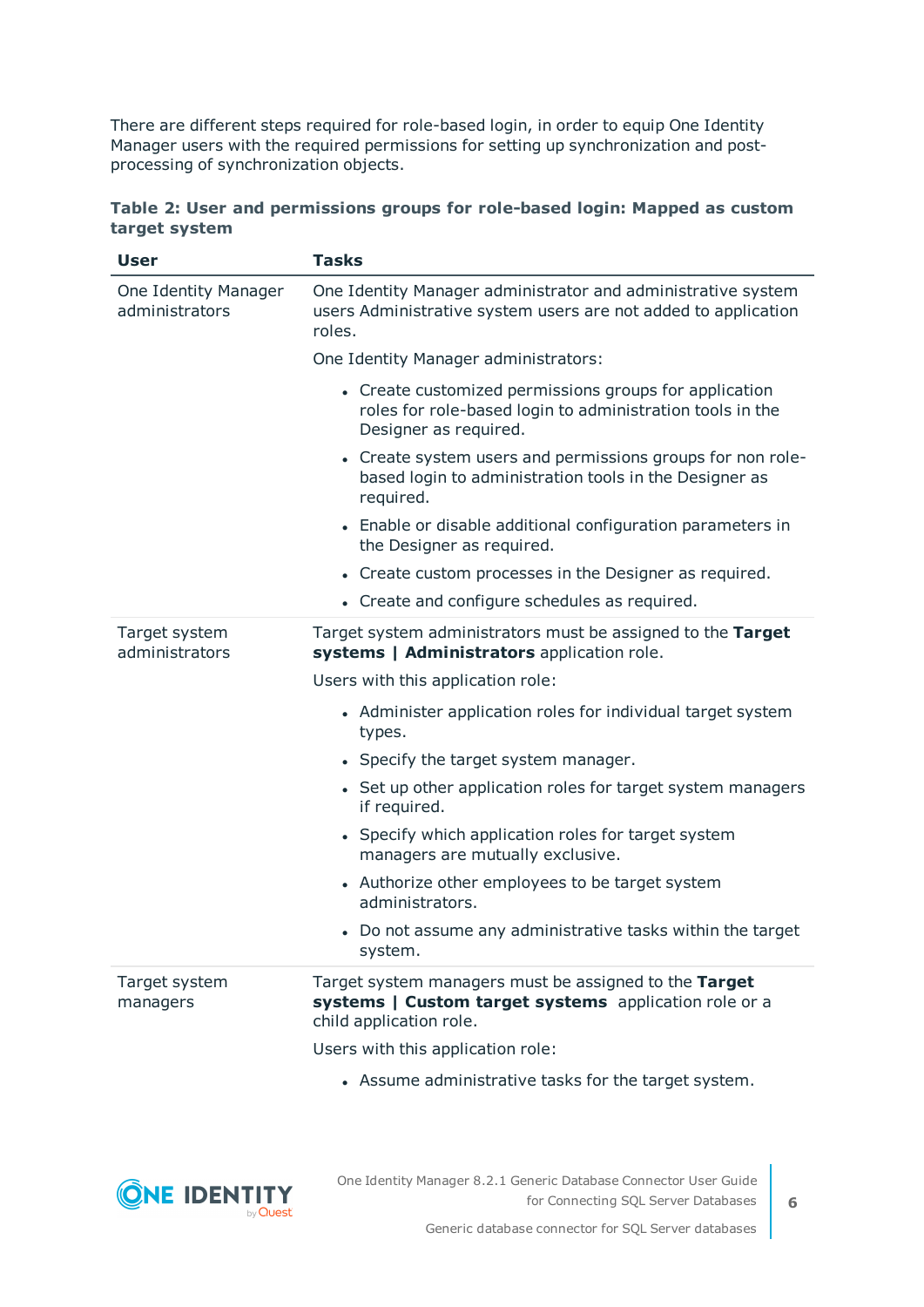| User | Tasks                                                                                                                                           |
|------|-------------------------------------------------------------------------------------------------------------------------------------------------|
|      | • Create, change, or delete target system objects.                                                                                              |
|      | • Edit password policies for the target system.                                                                                                 |
|      | • Prepare groups to add to the IT Shop.                                                                                                         |
|      | • Can add employees who have another identity than the<br><b>Primary identity.</b>                                                              |
|      | • Configure synchronization in the Synchronization Editor<br>and define the mapping for comparing target systems and<br>One Identity Manager.   |
|      | • Edit the synchronization's target system types and<br>outstanding objects.                                                                    |
|      | • Authorize other employees within their area of<br>responsibility as target system managers and create child<br>application roles if required. |

#### **Table 3: User and permissions groups for role-based login: Default table mapping**

|                                        | <b>User</b> | <b>Tasks</b>                                                                                                                                 |  |  |
|----------------------------------------|-------------|----------------------------------------------------------------------------------------------------------------------------------------------|--|--|
| One Identity Manager<br>administrators |             | One Identity Manager administrator and administrative system<br>users Administrative system users are not added to application<br>roles.     |  |  |
|                                        |             | One Identity Manager administrators:                                                                                                         |  |  |
|                                        |             | • Create customized permissions groups for application<br>roles for role-based login to administration tools in the<br>Designer as required. |  |  |
|                                        |             | • Create system users and permissions groups for non role-<br>based login to administration tools in the Designer as<br>required.            |  |  |
|                                        |             | • Enable or disable additional configuration parameters in<br>the Designer as required.                                                      |  |  |
|                                        |             | • Create custom processes in the Designer as required.                                                                                       |  |  |
|                                        |             | • Create and configure schedules as required.                                                                                                |  |  |
|                                        |             | Custom application role Users with this application role:                                                                                    |  |  |
|                                        |             | • Configure and start synchronization in the<br>Synchronization Editor.                                                                      |  |  |
|                                        |             | • Edit the synchronization's target system types as well as<br>outstanding objects in the Manager.                                           |  |  |
|                                        |             | The application role gets its permissions through a custom<br>permissions group and the vi_4_SYNCPROJECT_ADMIN<br>permissions group.         |  |  |
|                                        |             |                                                                                                                                              |  |  |

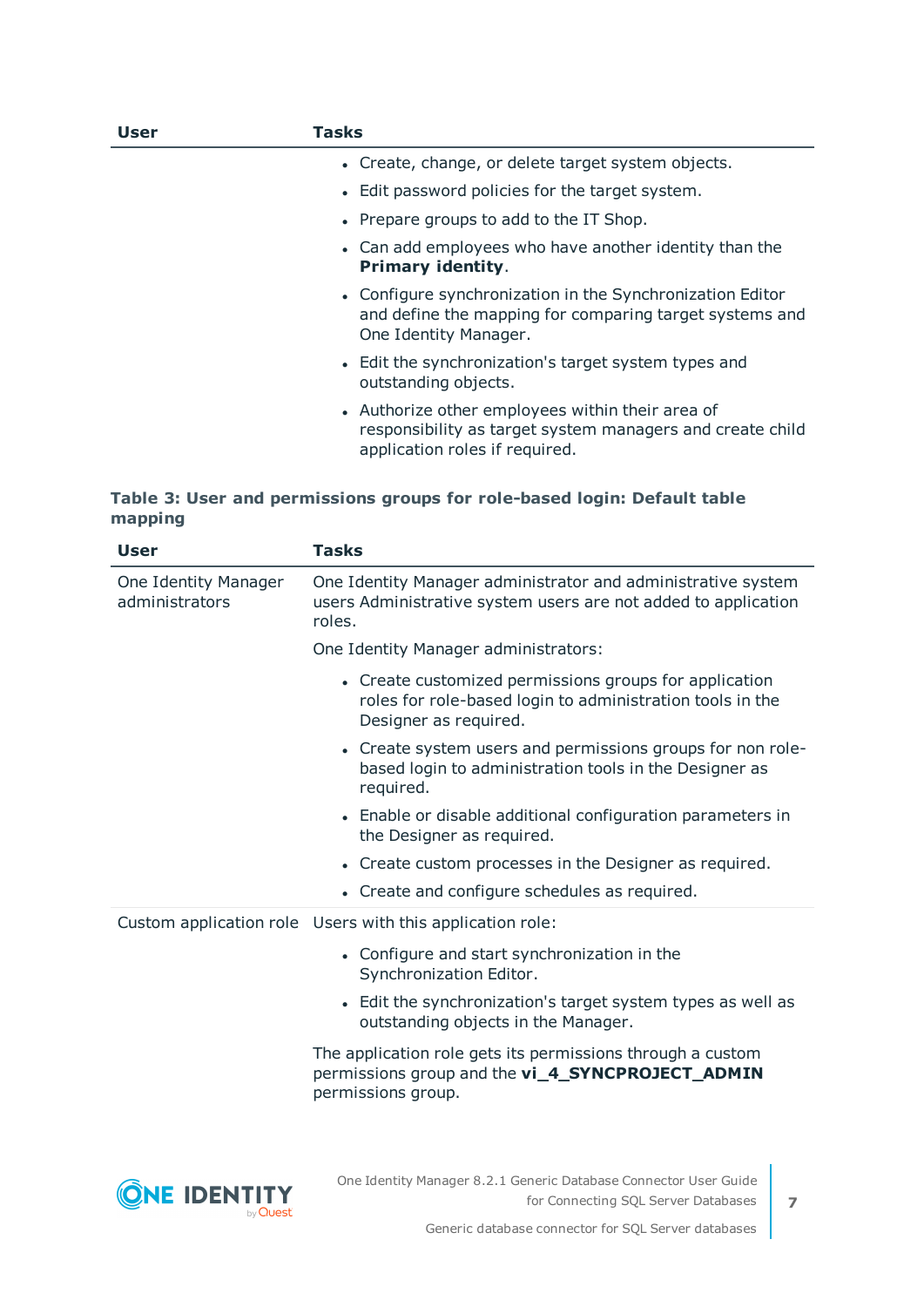#### **Table 4: Users and permissions groups for role-based login: Custom table mapping**

| <b>User</b>                            | <b>Tasks</b>                                                                                                                                                                                                                                           |  |  |  |
|----------------------------------------|--------------------------------------------------------------------------------------------------------------------------------------------------------------------------------------------------------------------------------------------------------|--|--|--|
| One Identity Manager<br>administrators | One Identity Manager administrator and administrative system<br>users Administrative system users are not added to application<br>roles.                                                                                                               |  |  |  |
|                                        | One Identity Manager administrators:                                                                                                                                                                                                                   |  |  |  |
|                                        | • Create customized permissions groups for application<br>roles for role-based login to administration tools in the<br>Designer as required.                                                                                                           |  |  |  |
|                                        | • Create system users and permissions groups for non role-<br>based login to administration tools in the Designer as<br>required.                                                                                                                      |  |  |  |
|                                        | • Enable or disable additional configuration parameters in<br>the Designer as required.                                                                                                                                                                |  |  |  |
|                                        | • Create custom processes in the Designer as required.                                                                                                                                                                                                 |  |  |  |
|                                        | • Create and configure schedules as required.                                                                                                                                                                                                          |  |  |  |
| Application roles for<br>custom tasks  | Administrators must be assigned to the <b>Custom</b>  <br>Administrators application role.                                                                                                                                                             |  |  |  |
|                                        | Users with this application role:                                                                                                                                                                                                                      |  |  |  |
|                                        | • Administrate custom application roles.                                                                                                                                                                                                               |  |  |  |
|                                        | • Set up other application roles for managers if required.                                                                                                                                                                                             |  |  |  |
| Manager for custom<br>tasks            | Managers must be assigned to the Custom   Managers<br>application role or a child role.                                                                                                                                                                |  |  |  |
|                                        | Users with this application role:                                                                                                                                                                                                                      |  |  |  |
|                                        | • Add custom task in One Identity Manager.                                                                                                                                                                                                             |  |  |  |
|                                        | • Configure and start synchronization in the<br>Synchronization Editor.                                                                                                                                                                                |  |  |  |
|                                        | • Edit the synchronization's target system types as well as<br>outstanding objects in the Manager.                                                                                                                                                     |  |  |  |
|                                        | You can use these application roles, for example, to guarantee<br>One Identity Manager user permissions on custom tables or<br>columns. All application roles that you define here must obtain<br>their permissions through custom permissions groups. |  |  |  |
|                                        | The application role gets its permissions through a custom<br>permissions group and the vi_4_SYNCPROJECT_ADMIN<br>permissions group.                                                                                                                   |  |  |  |

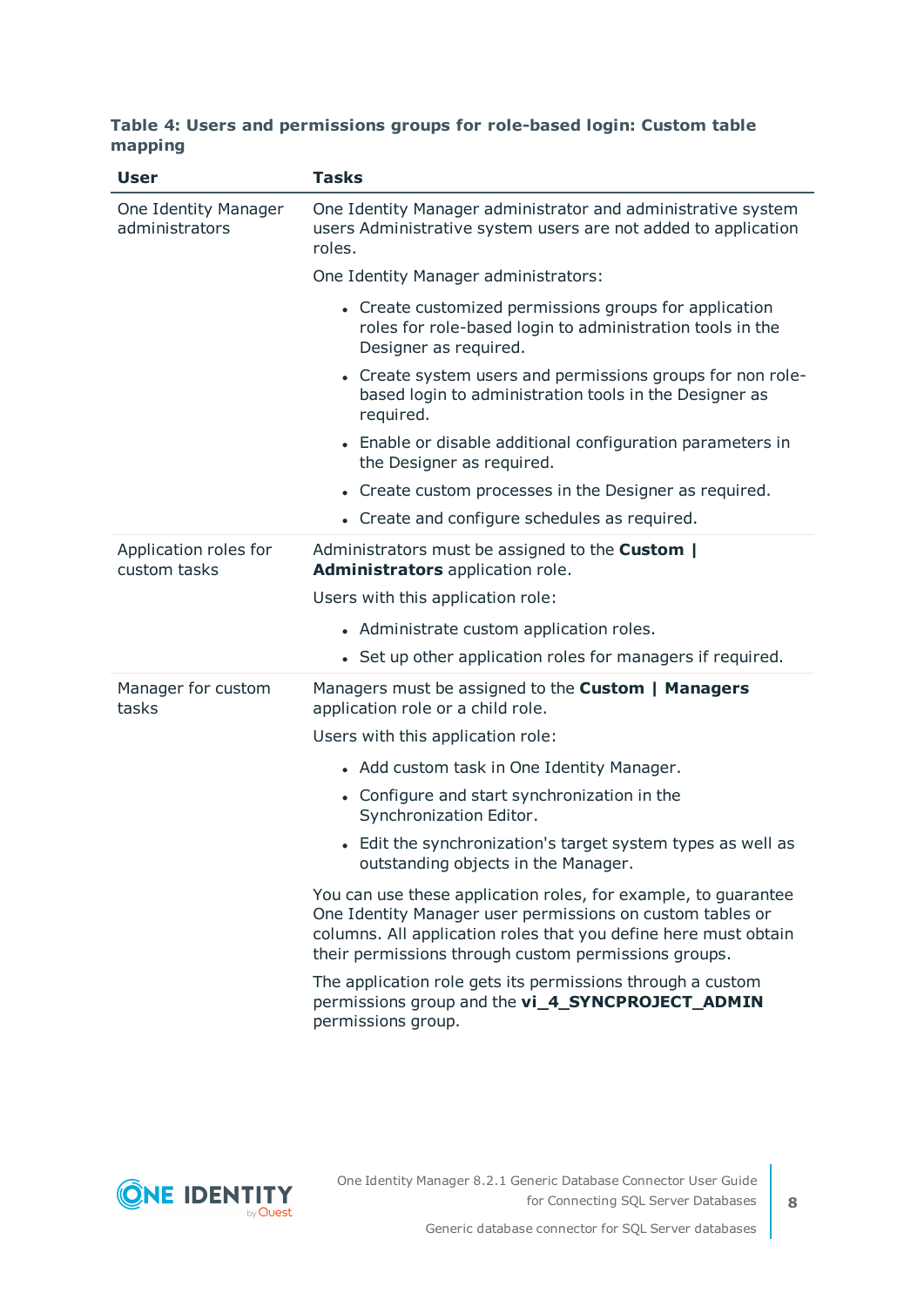#### *To configure synchronization projects and target system synchronization (in the use cases 2 and 3)*

- 1. Set up a custom permissions group with all permissions for configuring synchronization and editing synchronization objects.
- 2. Assign a custom application role to this permissions group.

#### **Detailed information about this topic**

• Setting up custom application roles for [synchronization](#page-8-0) on page 9

## <span id="page-8-0"></span>**Setting up custom application roles for synchronization**

For role-based login, create a custom application role to guarantee One Identity Manager users the necessary permissions for configuring synchronization and handling outstanding objects. This application role obtains the required permissions by using a custom permissions group.

#### *To set up an application role for synchronization (use case 2):*

- 1. In the Manager, select the default application role to use to edit the objects you want to synchronization.
	- Establish the application role's default permissions group.

If you want to import employee data, for example, select the **Identity Management | Employees | Administrators** application role. The default permissions group of this application role is **vi\_4\_PERSONADMIN**.

- 2. In the Designer, create a new permissions group .
	- <sup>l</sup> Set the **Only use for role based authentication** option.
- 3. Make the new permissions group dependent on the **vi\_4\_SYNCPROJECT\_ADMIN** permissions group.

Then the **vi\_4\_SYNCPROJECT\_ADMIN** permissions groups must be assigned as the parent permissions group. This means that the new permissions group inherits the properties.

4. Make the new permissions group dependent on the default permissions group of the selected default application role.

Then the default permissions groups must be assigned as the parent permissions group. This means that the new permissions group inherits the properties.

- 5. Save the changes.
- 6. In the Manager, create a new application role.

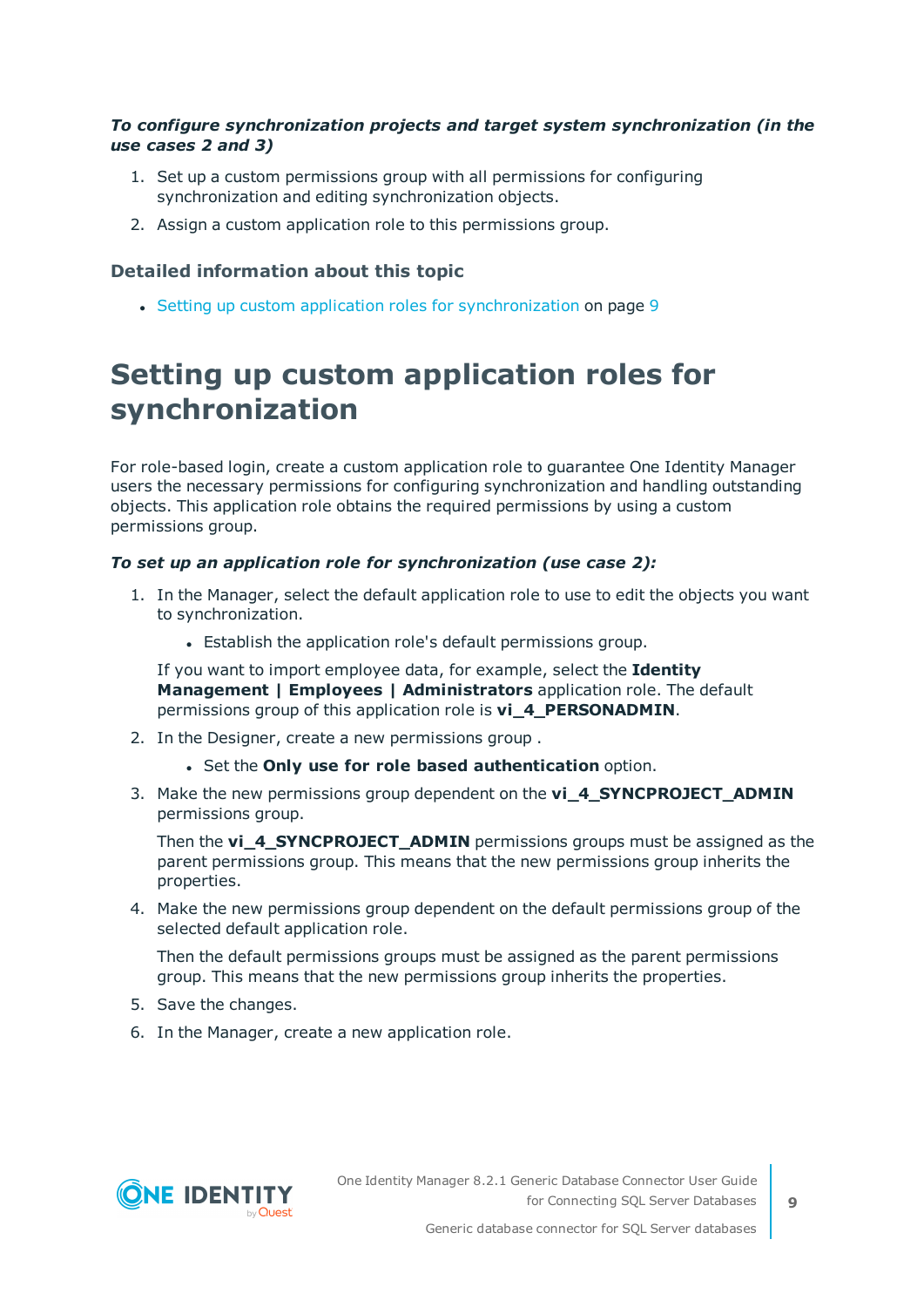- a. Assign the selected application role to be the parent application role.
- b. Assign the newly created permissions group.
- 7. Assign employees to this application role.
- 8. Save the changes.

#### *To set up an application role for synchronization (use case 3):*

- 1. In the Designer, create a new permissions group for custom tables that are populated by synchronization.
	- <sup>l</sup> Set the **Only use for role based authentication** option.
- 2. Guarantee this permissions group all the required permissions to the custom tables.
- 3. Create another permissions group for synchronization.
	- <sup>l</sup> Set the **Only use for role based authentication** option.
- 4. Make the permissions group for synchronization dependent on the permissions group for custom tables.

Then the permissions group for custom tables must be assigned as the parent permissions group. This means the permissions groups for synchronization inherits its properties.

5. Make the permissions group for synchronization dependent on the **vi\_4\_ SYNCPROJECT\_ADMIN** permissions group.

Then the **vi\_4\_SYNCPROJECT\_ADMIN** permissions groups must be assigned as the parent permissions group. This means the permissions groups for synchronization inherits its properties.

- 6. Save the changes.
- 7. In the Manager, create a new application role.
	- a. Assign the **Custom | Managers** application role as the parent application role.
	- b. Assign the permissions group for the synchronization.
- 8. Assign employees to this application role.
- 9. Save the changes.

For more information about setting up application roles and permissions groups, see the *One Identity Manager Authorization and Authentication Guide*.

# <span id="page-9-0"></span>**Setting up the synchronization server**

A server with the following software must be available for setting up synchronization:



Generic database connector for SQL Server databases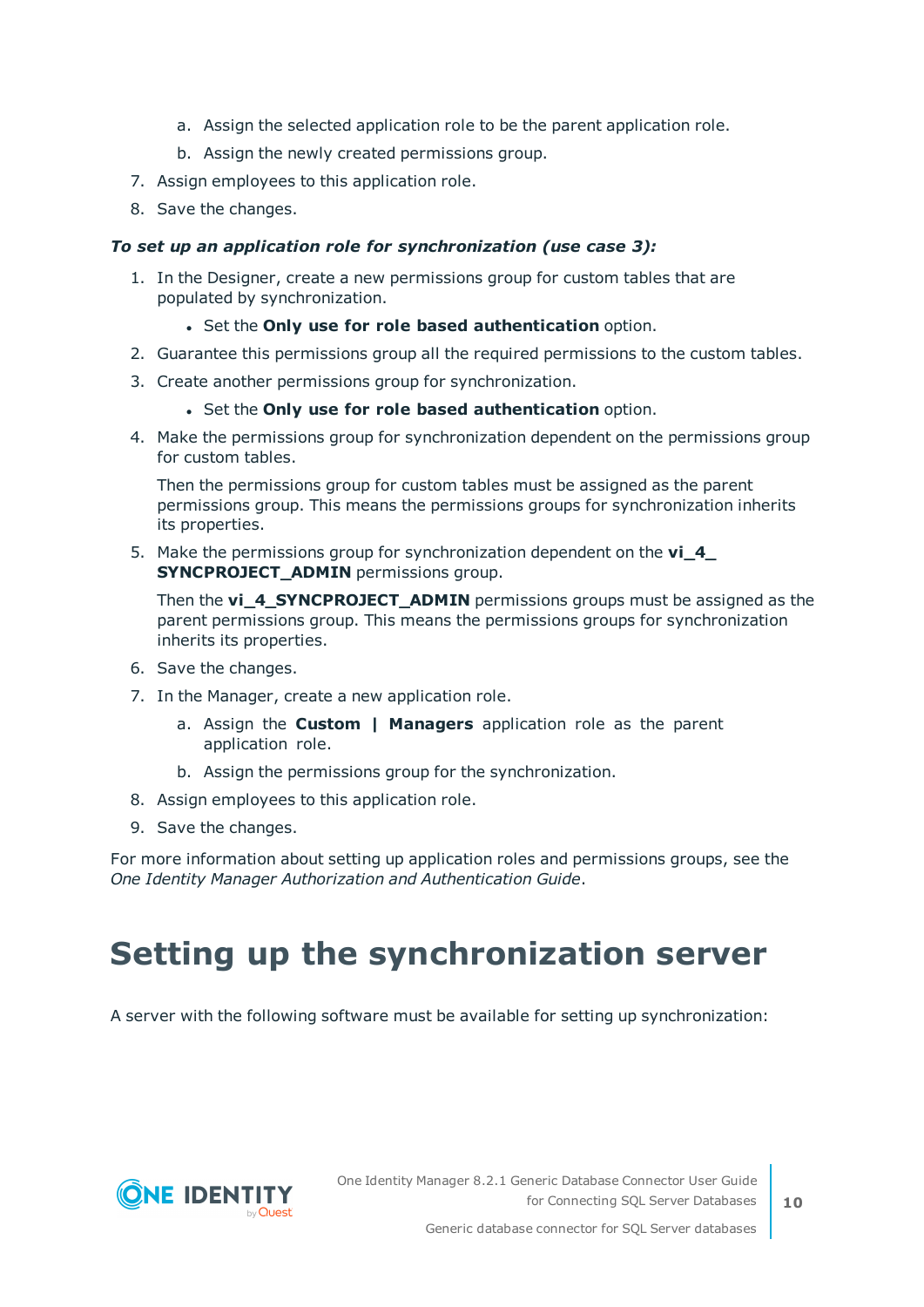- One Identity Manager Service
	- Install One Identity Manager components with the installation wizard.
		- 1. Select **Select installation modules with existing database**.
		- 2. Select the **Server | Job server** machine role.

For more information about system requirements for installing the One Identity Manager Service, see the *One Identity Manager Installation Guide*.

The synchronization server must be declared as a Job server in One Identity Manager.

Use the One Identity Manager Service to install the Server Installer. The program runs the following steps:

- Sets up a Job server.
- Specifies machine roles and server function for the Job server.
- Remotely installs One Identity Manager Service components corresponding to the machine roles.
- Configures the One Identity Manager Service.
- Starts the One Identity Manager Service.

NOTE: The program performs a remote installation of the One Identity Manager Service. Local installation of the service is not possible with this program.

To remotely install the One Identity Manager Service, you must have an administrative workstation on which the One Identity Manager components are installed. For detailed information about installing a workstation, see the *One Identity Manager Installation Guide*.

NOTE: To generate processes for the Job server, you need the provider, connection parameters, and the authentication data. By default, this information is determined from the database connection data. If the Job server runs through an application server, you must configure extra connection data in the Designer. For detailed information about setting up Job servers, see the *One Identity Manager Configuration Guide*.

#### *To remotely install and configure One Identity Manager Service on a server*

- 1. Start the Server Installer program on your administrative workstation.
- 2. On the **Database connection** page, enter the valid connection credentials for the One Identity Manager database.
- 3. On the **Server properties** page, specify the server on which you want to install the One Identity Manager Service.
	- a. Select a Job server from the **Server** menu.

 $- OR -$ 

To create a new Job server, click **Add**.

b. Enter the following data for the Job server.

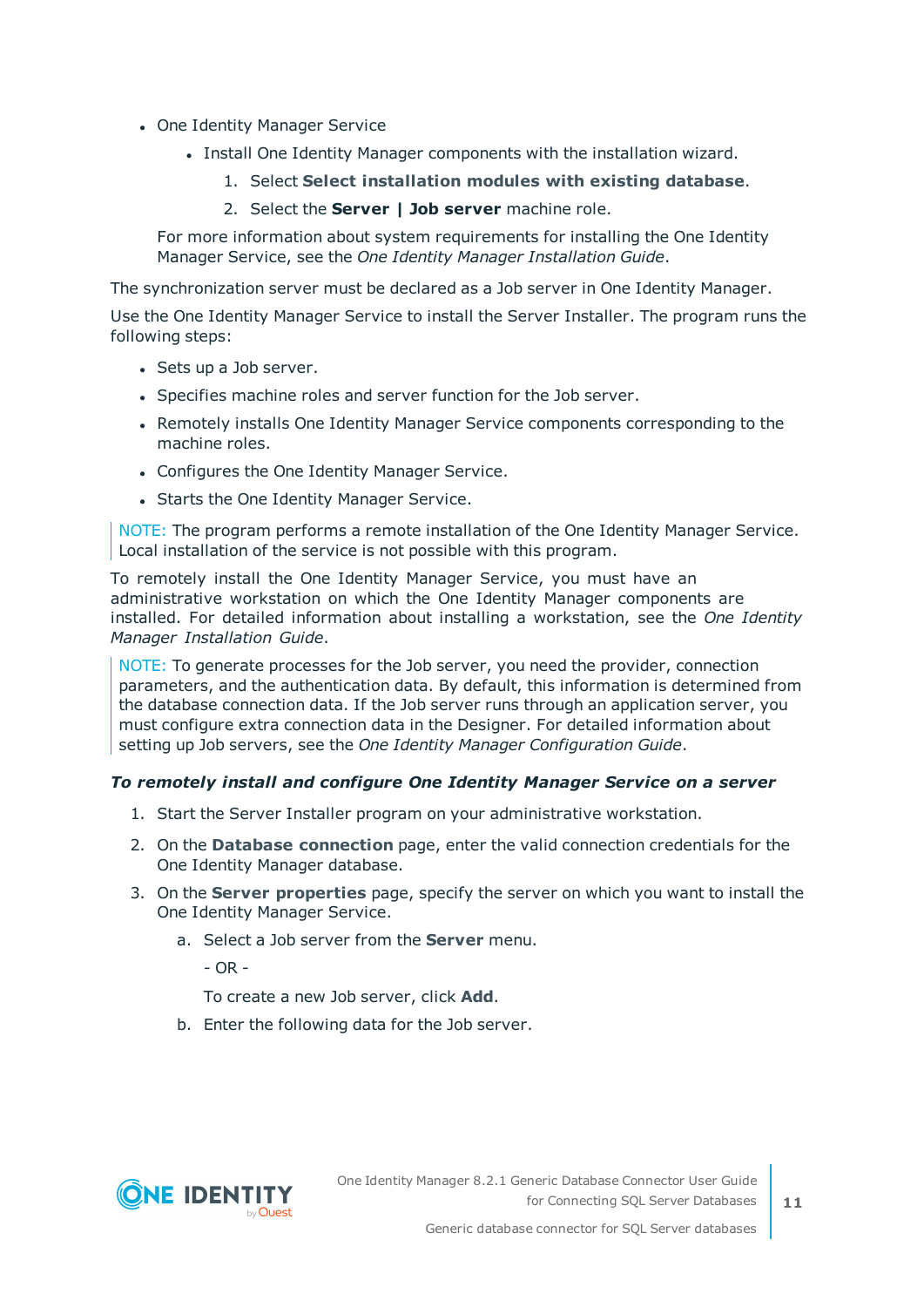- **Server: Name of the Job server.**
- **Queue**: Name of the queue to handle the process steps. Each Job server within the network must have a unique queue identifier. The process steps are requested by the Job queue using this exact queue name. The queue identifier is entered in the One Identity Manager Service configuration file.
- <sup>l</sup> **Full server name**: Full server name in accordance with DNS syntax.

Syntax:

<Name of servers>.<Fully qualified domain name>

NOTE: You can use the **Extended** option to make changes to other properties for the Job server. You can also edit the properties later with the Designer.

- 4. On the **Machine roles** page, select **Job server**.
- 5. On the **Server functions** page, select **Generic database connector**.
- 6. On the **Service Settings** page, enter the connection data and check the One Identity Manager Service configuration.

NOTE: The initial service configuration is predefined. If further changes need to be made to the configuration, you can do this later with the Designer. For detailed information about configuring the service, see the *One Identity Manager Configuration Guide*.

- For a direct connection to the database:
	- 1. Select **Process collection > sqlprovider**.
	- 2. Click the **Connection parameter** entry, then click the **Edit** button.
	- 3. Enter the connection data for the One Identity Manager database.
- For a connection to the application server:
	- 1. Select **Process collection**, click the **Insert** button and select **AppServerJobProvider**.
	- 2. Click the **Connection parameter** entry, then click the **Edit** button.
	- 3. Enter the connection data for the application server.
	- 4. Click the **Authentication data** entry and click the **Edit** button.
	- 5. Select the authentication module. Depending on the authentication module, other data may be required, such as user and password. For detailed information about One Identity Manager authentication modules, see the *One Identity Manager Authorization and Authentication Guide*.
- 7. To configure remote installations, click **Next**.
- 8. Confirm the security prompt with **Yes**.
- 9. On the **Select installation source** page, select the directory with the install files. Change the directory if necessary.
- 10. If the database is encrypted, on the **Select private key file** page, select the file with the private key.

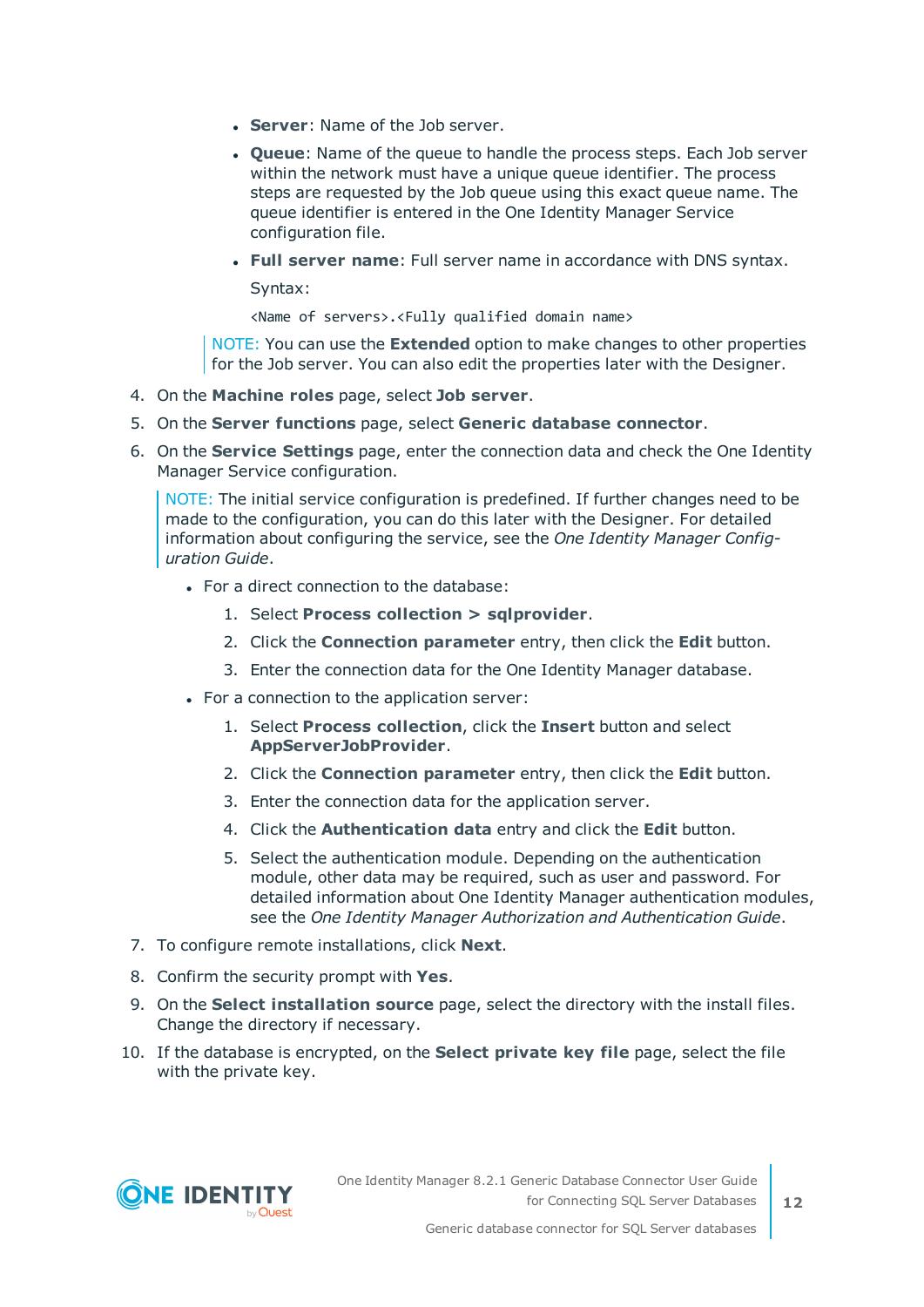- 11. On the **Service access** page, enter the service's installation data.
	- **Computer:** Enter the name or IP address of the server that the service is installed and started on.
	- **. Service account:** Enter the details of the user account that the One Identity Manager Service is running under. Enter the user account, the user account's password and password confirmation.

The service is installed using the user account with which you are logged in to the administrative workstation. If you want to use another user account for installing the service, you can enter it in the advanced options. You can also change the One Identity Manager Service details, such as the installation directory, name, display name, and the One Identity Manager Service description, using the advanced options.

12. Click **Next** to start installing the service.

Installation of the service occurs automatically and may take some time.

13. Click **Finish** on the last page of the Server Installer.

NOTE: In a default installation, the service is entered in the server's service management with the name **One Identity Manager Service**.

## <span id="page-12-0"></span>**Prerequisites and guidance for connecting a One Identity Manager database as a target system**

The generic database connector can also be used to synchronize One Identity Manager databases with different product versions or modules. The following prerequisites apply for connecting this type of database:

- If the two databases have different One Identity Manager versions, the database with the earlier version must be connected as the target system. This means that synchronization is configured on the database with the newer version.
- To have write access to the target system database, this database must
	- Be connected through an application server
	- $\cdot$  Have at least Version 7.0.
- For data changes in the target system database, the REST API of the application server is used. The HTTP request methods POST, GET, PUT, and DELETE must be permitted by the application server's web server.
- The following applies for encrypted databases:



**13**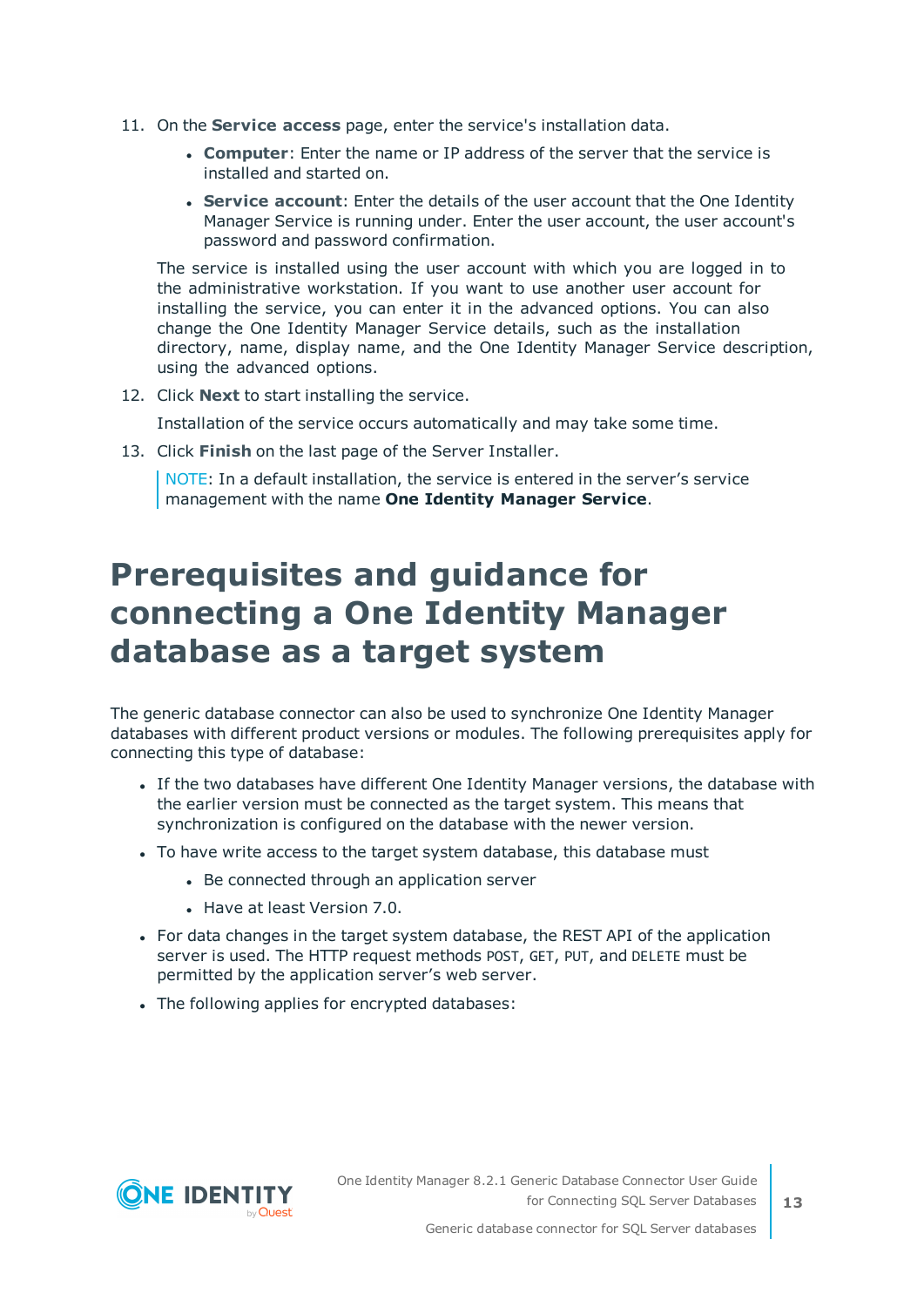- Both databases to be synchronized use the same private key.
- The encrypted data is transmitted in encrypted form during synchronization. The data is not decrypted in this process.
- <sup>l</sup> The following applies to synchronizing in the **Target system** direction:

Objects that are only in the target system database cannot be marked as outstanding in the target system. The MarkAsOutstanding processing method is not available for the synchronization steps.

# <span id="page-13-0"></span>**Creating a synchronization project**

A synchronization project collects all the information required for synchronizing the One Identity Manager database with a target system. Connection data for target systems, schema types and properties, mapping, and synchronization workflows all belong to this.

Make the following information available for setting up a synchronization project for synchronizing with the generic database connector.

| <b>Data</b>                 | <b>Explanation</b>                                                                                                                                                                                                                                                                                                                                                                                                                                                                                                                                                            |  |  |  |
|-----------------------------|-------------------------------------------------------------------------------------------------------------------------------------------------------------------------------------------------------------------------------------------------------------------------------------------------------------------------------------------------------------------------------------------------------------------------------------------------------------------------------------------------------------------------------------------------------------------------------|--|--|--|
| Synchronization<br>server   | All One Identity Manager Service actions are run against the<br>target system environment on the synchronization server. Data<br>entries required for synchronization and administration with the<br>One Identity Manager database are processed by the<br>synchronization server.                                                                                                                                                                                                                                                                                            |  |  |  |
|                             | Installed components:                                                                                                                                                                                                                                                                                                                                                                                                                                                                                                                                                         |  |  |  |
|                             | • One Identity Manager Service (started)                                                                                                                                                                                                                                                                                                                                                                                                                                                                                                                                      |  |  |  |
|                             | The synchronization server must be declared as a Job server in<br>One Identity Manager. The Job server name is required.                                                                                                                                                                                                                                                                                                                                                                                                                                                      |  |  |  |
|                             | For more information, see Setting up the synchronization server<br>on page 10.                                                                                                                                                                                                                                                                                                                                                                                                                                                                                                |  |  |  |
| Remote connection<br>server | To configure synchronization with a target system, One Identity<br>Manager must load the data from the target system. One<br>Identity Manager communicates directly with the target system<br>to do this. Sometimes direct access from the workstation, on<br>which the Synchronization Editor is installed, is not possible. For<br>example, because of the firewall configuration or the<br>workstation does not fulfill the necessary hardware and software<br>requirements. If direct access is not possible from the<br>workstation, you can set up a remote connection. |  |  |  |
|                             | The remote connection server and the workstation must be in<br>the same Active Directory domain.                                                                                                                                                                                                                                                                                                                                                                                                                                                                              |  |  |  |

**Table 5: Information required for setting up a synchronization project**



**14**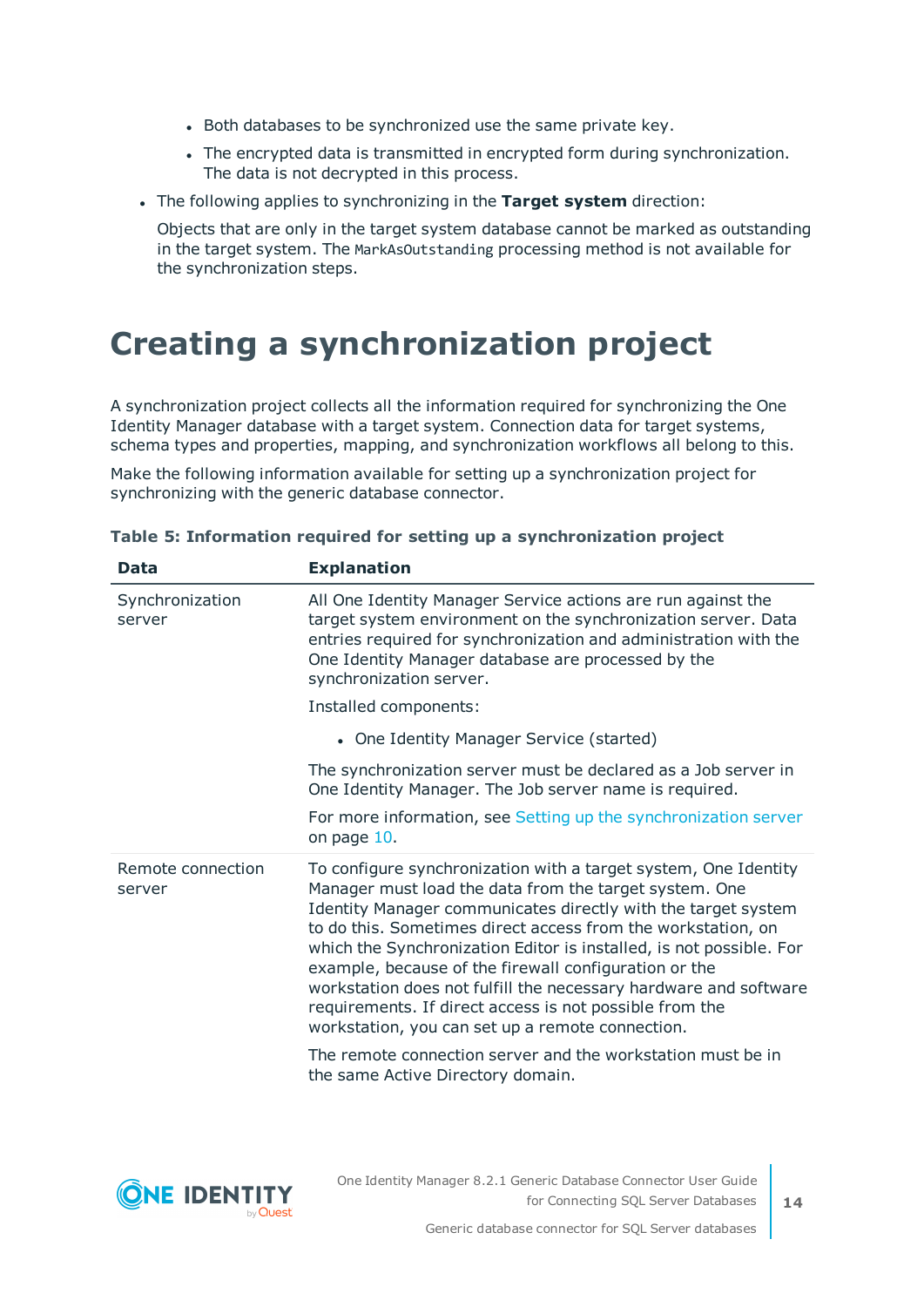| <b>Data</b>                 | <b>Explanation</b>                                                                                                                                                                                                                                                                                                  |
|-----------------------------|---------------------------------------------------------------------------------------------------------------------------------------------------------------------------------------------------------------------------------------------------------------------------------------------------------------------|
|                             | Remote connection server configuration:                                                                                                                                                                                                                                                                             |
|                             | • One Identity Manager Service is started                                                                                                                                                                                                                                                                           |
|                             | • RemoteConnectPlugin is installed                                                                                                                                                                                                                                                                                  |
|                             | The remote connection server must be declared as a Job server<br>in One Identity Manager. The Job server name is required.                                                                                                                                                                                          |
|                             | TIP: The remote connection server requires the same config-<br>uration as the synchronization server (with regard to the<br>installed software and entitlements). Use the synchronization<br>as remote connection server at the same time, by simply<br>installing the RemoteConnectPlugin as well.                 |
|                             | For more detailed information about setting up a remote<br>connection, see the One Identity Manager Target System<br>Synchronization Reference Guide.                                                                                                                                                               |
| Synchronization<br>workflow | Set the Data import option in the synchronization step if<br>synchronization data is imported from a secondary system. If a<br>One Identity Manager database is connected as a target system,<br>this option works in both directions, that is, also including<br>synchronization with the target system.           |
|                             | For more detailed information about synchronizing user data<br>with different systems, see the One Identity Manager Target<br>System Synchronization Reference Guide.                                                                                                                                               |
| Base object                 | You cannot normally specify a base object for synchronizing with<br>database connectors. In this case, assignment of one base table<br>and the synchronization server is sufficient.                                                                                                                                |
|                             | • Select the table from the <b>Base table</b> menu in which to<br>load the objects. The base table can be used to defined<br>downstream processes for synchronization. For more<br>information about downstream processes, see the One<br><b>Identity Manager Target System Synchronization</b><br>Reference Guide. |
|                             | The Synchronization servers menu displays all Job<br>servers with an enabled Generic database connector<br>server function.                                                                                                                                                                                         |
| Variable set                | If you implement specialized variable sets, ensure that the start<br>up configuration and the base object use the same variable set.                                                                                                                                                                                |

#### *To configure synchronization with the generic database connector*

- 1. Create a new synchronization project.
- 2. Add mappings. Define property mapping rules and object matching rules.
- 3. Create synchronization workflows.

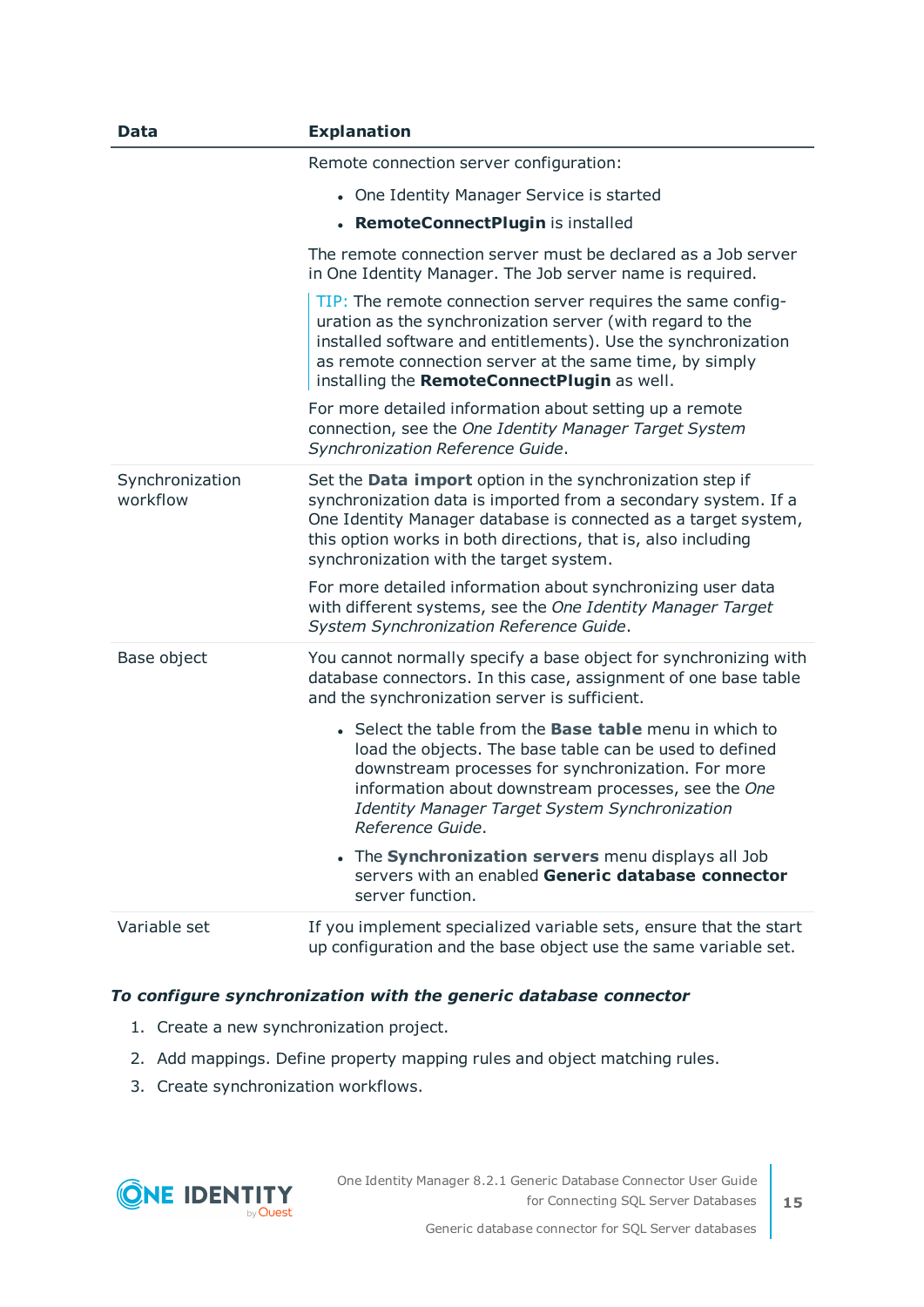- 4. Create a start up configuration.
- 5. Define the synchronization scope.
- 6. Specify the base object of the synchronization.
- 7. Specify the extent of the synchronization log.
- 8. Run a consistency check.
- 9. Activate the synchronization project.
- 10. Save the new synchronization project in the database.

#### **Detailed information about this topic**

 $\cdot$  Creating a [synchronization](#page-15-0) project on page 16

## <span id="page-15-0"></span>**Creating a synchronization project**

There is a wizard to assist you with setting up a synchronization project. This wizard takes you through all the steps you need to set up initial synchronization with a target system. Click **Next** once you have entered all the data for a step.

NOTE: The following sequence describes how to configure a synchronization project if the Synchronization Editor is both:

- Run in default mode
- Started from the Launchpad

If you run the project wizard in expert mode or directly from the Synchronization Editor, additional configuration settings can be made. Follow the project wizard instructions through these steps.

#### *To set up a synchronization project*

1. Start the Launchpad and log in on the One Identity Manager database.

NOTE: If synchronization is run by an application server, connect the database through the application server.

2. Select the **Generic Database Connector** and click **Run**.

This starts the Synchronization Editor's project wizard.

- 3. On the **System access** page, specify how One Identity Manager can access the target system.
	- If access is possible from the workstation on which you started the Synchronization Editor, do not change any settings.
	- If access is not possible from the workstation on which you started the Synchronization Editor, you can set up a remote connection.

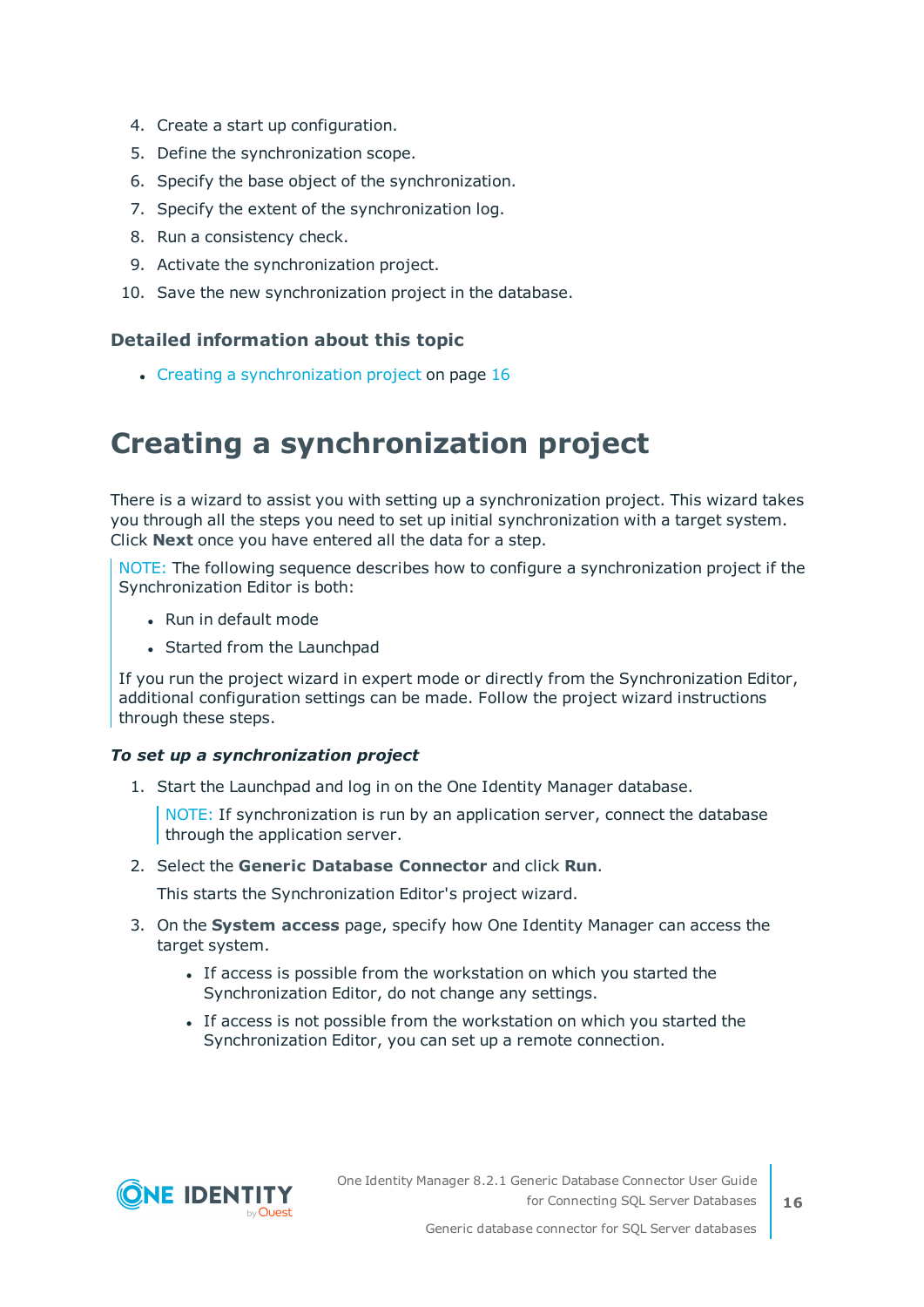Enable the **Connect using remote connection server** option and select the server to be used for the connection under **Job server**.

- **.** Click **Next** to start the system connection wizard to create a connection to an external database.
- 4. On the **Select database system** page, select the database system to which you want to connect.
	- <sup>l</sup> Select **SQL Server**.
- 5. Configure the system connection.

For more [information,](#page-17-0) see Connecting a system to a SQL Server database on [page](#page-17-0) 18.

- 6. On the **Save configuration** page, you can save the current configuration as a template. When you reconnect to a database system of the same type, you can use this configuration as a template.
	- I Click **a** and enter the name and repository of the configuration file.
- 7. You can save the connection data on the last page of the system connection wizard.
	- **.** Set the **Save connection locally** option to save the connection data. This can be reused when you set up other synchronization projects.
	- <sup>l</sup> Click **Finish**, to end the system connection wizard and return to the project wizard.
- 8. On the **One Identity Manager Connection** tab, test the data for connecting to the One Identity Manager database. The data is loaded from the connected database. Reenter the password.

NOTE:

- If you use an unencrypted One Identity Manager database and have not yet saved any synchronization projects to the database, you need to enter all connection data again.
- This page is not shown if a synchronization project already exists.
- 9. The wizard loads the target system schema. This may take a few minutes depending on the type of target system access and the size of the target system.
- 10. On the **Select project template** page, select a project template to use for setting up the synchronization configuration.

NOTE: The generic database connector does not provide a default project template for setting up synchronization. If you have created your own project template, you can select it to configure the synchronization project. Otherwise, select **Create blank project**.

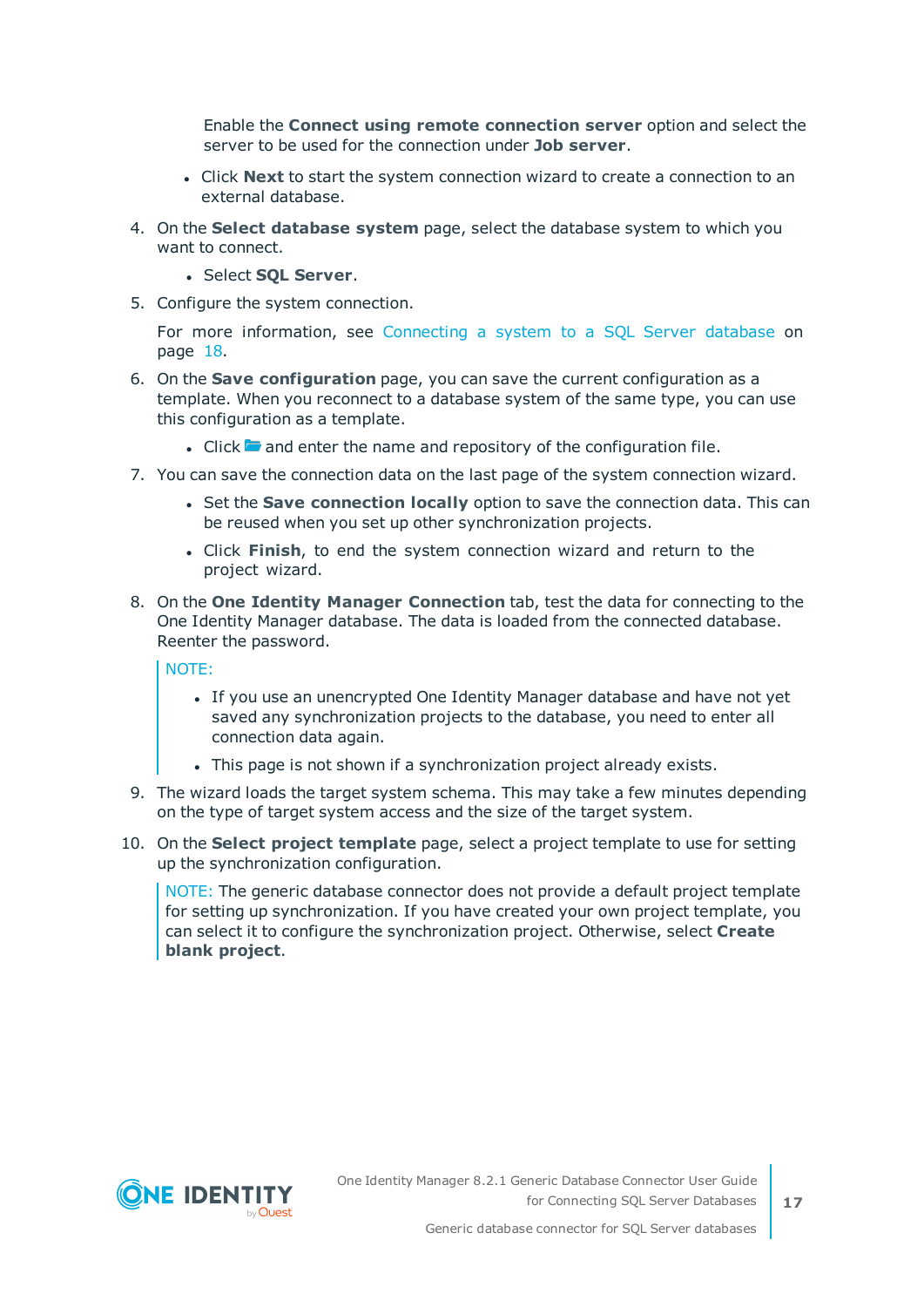11. Enter the general setting for the synchronization project under **General**.

| <b>Property</b>    | <b>Description</b>                                                                                                                                  |
|--------------------|-----------------------------------------------------------------------------------------------------------------------------------------------------|
| Display<br>name    | Display name for the synchronization project.                                                                                                       |
| Script<br>language | Language in which the scripts for this synchronization project are<br>written.                                                                      |
|                    | Scripts are implemented at various points in the synchronization<br>configuration. Specify the script language when you set up an empty<br>project. |
|                    | IMPORTANT: You cannot change the script language once the<br>synchronization project has been saved.                                                |
|                    | If you use a project template, the template's script language is<br>used.                                                                           |
| Description        | Text field for additional explanation.                                                                                                              |

**Table 6: General properties of the synchronization project**

- 12. To close the project wizard, click **Finish**.
- <span id="page-17-0"></span>13. Save the synchronization project in the database.

## **Connecting a system to a SQL Server database**

| <b>Data</b>               | <b>Explanation</b>                                                                                                                                                                                                      |
|---------------------------|-------------------------------------------------------------------------------------------------------------------------------------------------------------------------------------------------------------------------|
| Server                    | Name of the server on which the database server is installed. The fully<br>qualified server name or the IP address may be given.                                                                                        |
| User and<br>password      | User account and password used by the generic database connector to<br>log in to the external database. Make a user account available with<br>sufficient permissions.                                                   |
| Database                  | Name of the external database to be synchronized.                                                                                                                                                                       |
| Windows<br>authentication | Specifies whether the integrated Windows authentication is used. This<br>type of authentication is not recommended. If you decide to use it<br>anyway, ensure that your environment supports Windows<br>authentication. |
| URL                       | Web address for the application server if a One Identity Manager<br>database is to be connected as the target system                                                                                                    |

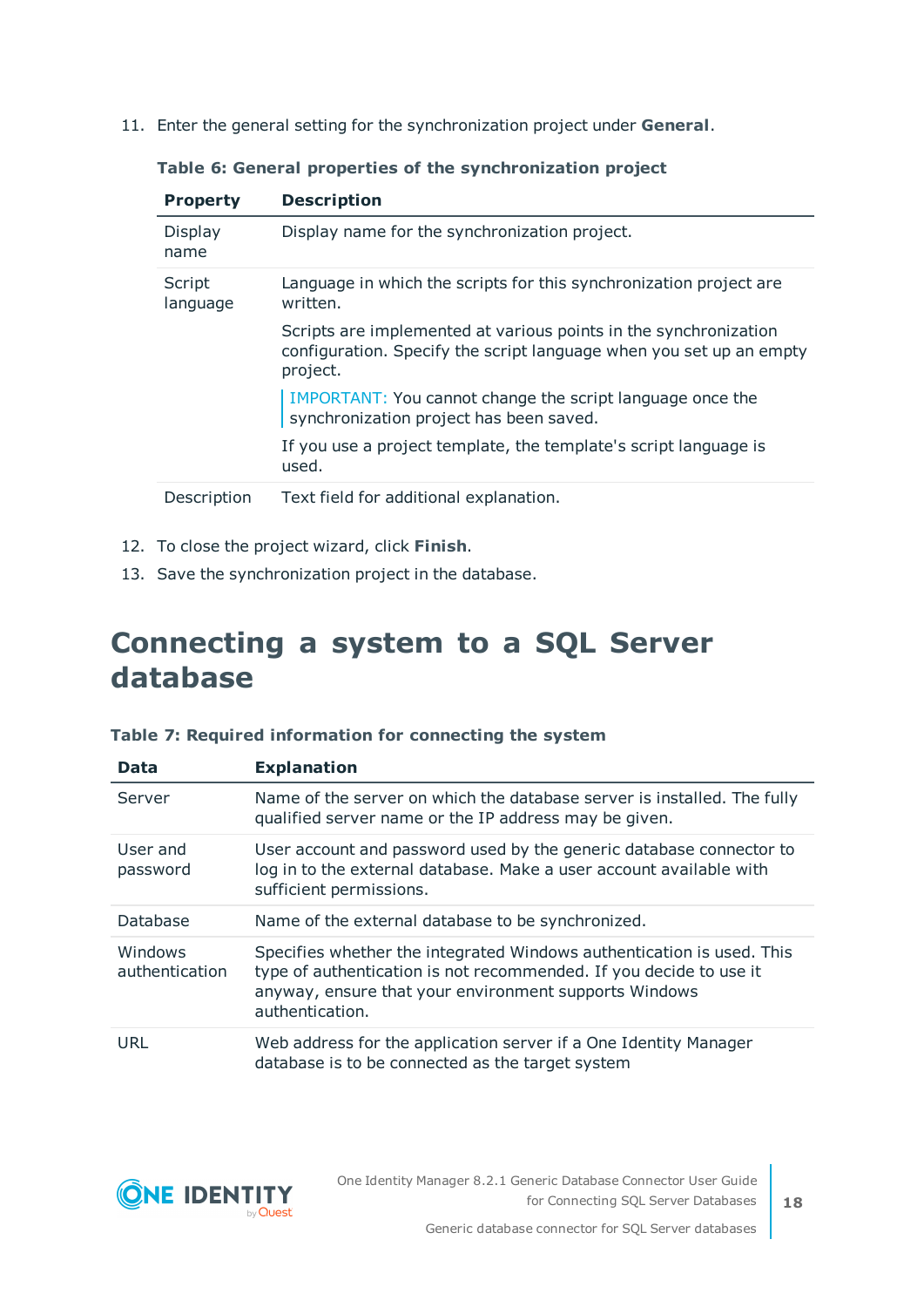#### **Data Explanation**

Synchronization Password of the **Synchronization** default system user if a One Identity user's password Manager database is to be connected as the target system

#### *To configure the connection to a SQL Server database*

- 1. On the **Database connection** page, enter the connection parameters. Enter all the parameters required by the generic database connector to create a connection with the selected database system.
	- To enter additional system-specific information about the system connection, click **Advanced**.

The database system connection is tested the moment you click **Next**.

- 2. On the **Describe the database** page, enter a display name and a unique identifier for the database connection.
	- <sup>l</sup> **Database display name**: Display name of the database for displaying in the One Identity Manager tools.
	- **.** System *identifier*: Unique system *identifier*.

IMPORTANT: The system identifier of the database must be unique. These identifiers help to differentiate between the databases. To prevent incorrect behavior and loss of data ensure that the system identifiers are unique within the One Identity Manager environment.

- Identifiers may not be defined more than once.
- Identifiers must not be changed after the connection is saved.
- 3. On the **Load configuration** page, you can enter a file from which the connection configuration can be loaded. This data is used in subsequent steps in the connection wizard and can be modified there.
- 4. On the **Time zone selection** page, select the time zone for the time zone data in the database. The time zone is required to convert the time saved in the database into the local time. The local time is displayed in One Identity Manager tools.
- 5. On the **Initializing** page, you can specify additional connection settings. Write a script in the database syntax to specify number and date formats, language, and data sort order, for example. This script is then run every time you connect the system.
- 6. On the **Select partial schemas** page, you can reduce the database schema by selecting partial schemas. If the database contains several schema, specify here, which schemas are loaded into the synchronization project.
	- <sup>l</sup> In the **Partial schemas/owner** list, enable the schemas you want to be processed.
- 7. The database schema is loaded on the **Schema detection** page. during which One Identity Manager tries to identify a known schema.

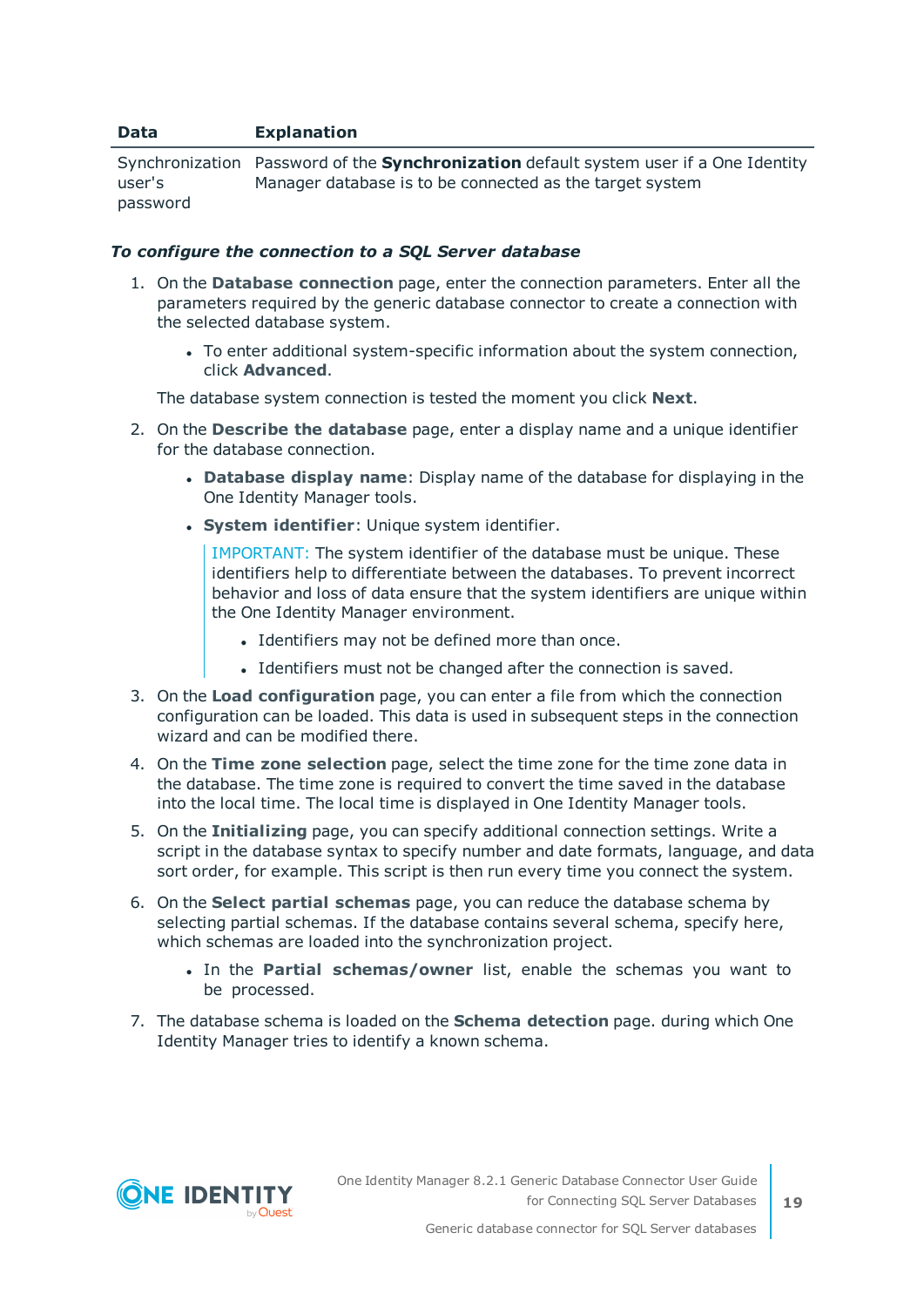<sup>l</sup> If a One Identity Manager schema is detected, the **Fill in system description completely** option is displayed. If you only want allow read-only access to the database, you can deactivate this option.

If the schema is loaded successfully, the next step in the sequence can be carried out.

8. On the **Load schema** page, if you enable the **Fill in system description completely** option, the **Configure system access** page opens. Enter the connection data for the application server of the target system database.

#### **Table 8: Connection data for the application server**

| <b>Property</b>                    | <b>Description</b>                                            |
|------------------------------------|---------------------------------------------------------------|
| URL                                | Web address for the application server                        |
| Synchronization user's<br>password | Password of the <b>Synchronization</b> default system<br>user |

- <sup>l</sup> Click **Test connection** to test the connection data.
- 9. The following pages are displayed if no One Identity Manager schema was detected. This information is determined automatically if a One Identity Manager scheme was detected.
	- a. On the **Extend key information** page, specify columns for each table to be used as unique keys for identifying objects.

#### NOTE:

- This page is only displayed if the schema of the external database there are tables with no identifiable unique keys.
- Tables without unique keys are not used in the synchronization configuration.

#### **Table 9: Defining unique keys**

**Property Description**

| .                                       | _____                                                                                                                                     |
|-----------------------------------------|-------------------------------------------------------------------------------------------------------------------------------------------|
| Hide<br>unconfigured changed.<br>tables | Specifies whether tables are hidden if no settings have been                                                                              |
| Schema                                  | Tables without a unique key.                                                                                                              |
| Column is<br>key                        | Specifies whether the column contains a unique key.                                                                                       |
| Column<br>group                         | Button for editing column groups. Create a column group, if a<br>unique key can only be made of a combination of more than<br>one column. |
|                                         |                                                                                                                                           |

**.** To create a column group, click **Add**.

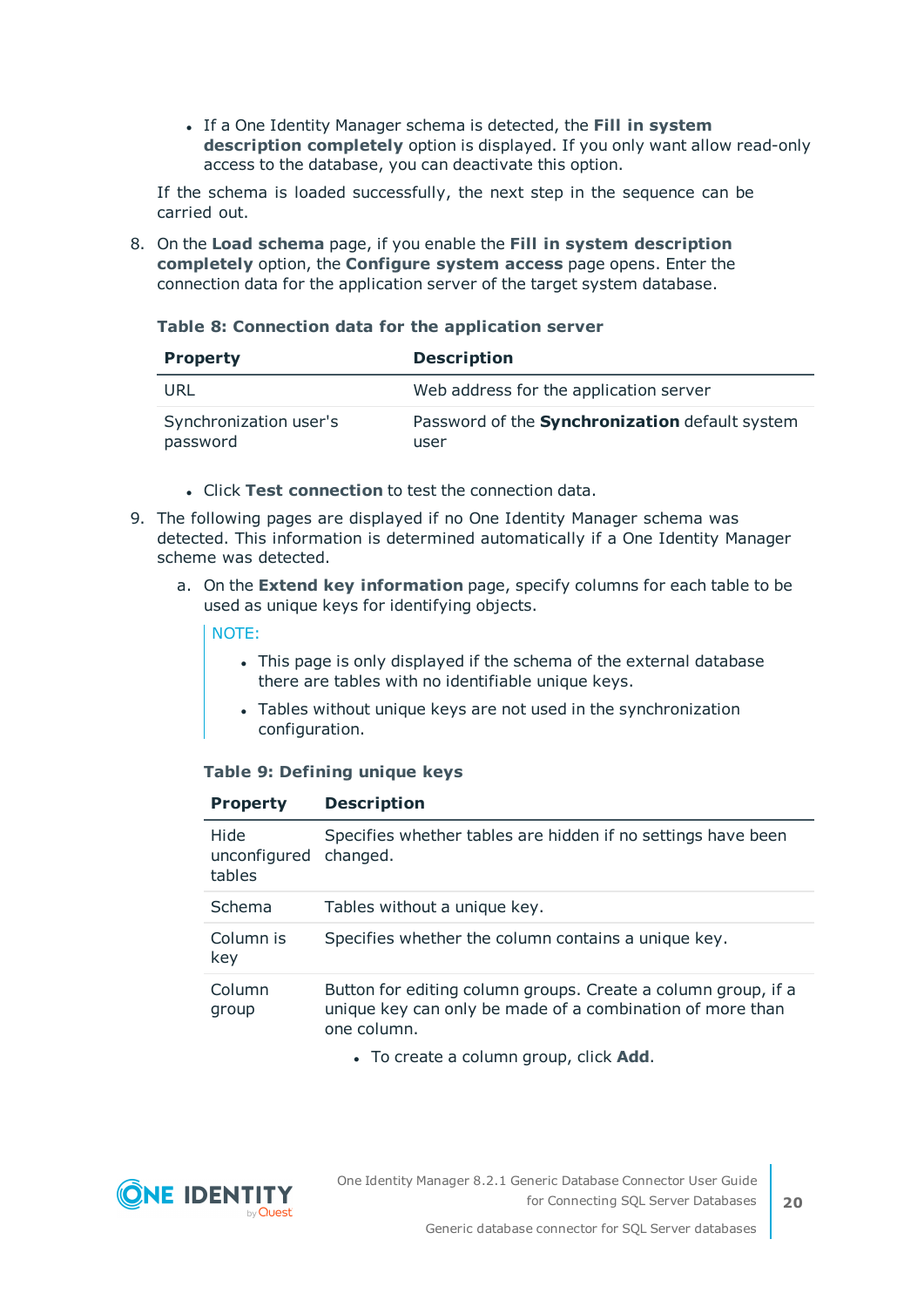#### **Property Description**

**.** To edit or remove an existing column group, click **Edit or remove**.

#### **Table 10: Column group properties**

#### **Property Description**

|         | Key name Column group identifier. Permitted characters are letters and<br>underscore. A virtual schema property is formed from the column<br>group called vrtColumnGroup <column group="">.</column> |
|---------|------------------------------------------------------------------------------------------------------------------------------------------------------------------------------------------------------|
| Columns | Columns included in the column group. Mark all the columns that<br>together make up the unique key.<br>NOTE: Columns of type Char are not supported.                                                 |

b. On the **Define data relations** page, you can enter information about object relations.

#### **Table 11: Defining column relations**

| <b>Property</b>                     | <b>Description</b>                                                                                                                                            |
|-------------------------------------|---------------------------------------------------------------------------------------------------------------------------------------------------------------|
| Hide<br>unconfigured<br>tables      | Specifies whether tables are hidden if no settings have been<br>changed.                                                                                      |
| Schema                              | Database schema tables.                                                                                                                                       |
| Target(s)                           | Columns to which the reference refers. Enter the table and<br>column name in the following syntax:                                                            |
|                                     | <schema>.]<table name="">.<column name=""></column></table></schema>                                                                                          |
|                                     | If a reference points to several column, enter the targets in a<br>comma delimited list. The target columns must be labeled as<br>key columns.                |
|                                     | TIP: You can copy the column name of a referenced column<br>using the Copy fully qualified column names item in the<br>context menu and add this as a target. |
| Referential<br>integrity<br>enabled | Specifies whether the referential integrity of the data in the<br>target table has been tested.                                                               |

#### c. On the **Complete schema** page, you can enter additional schema information.

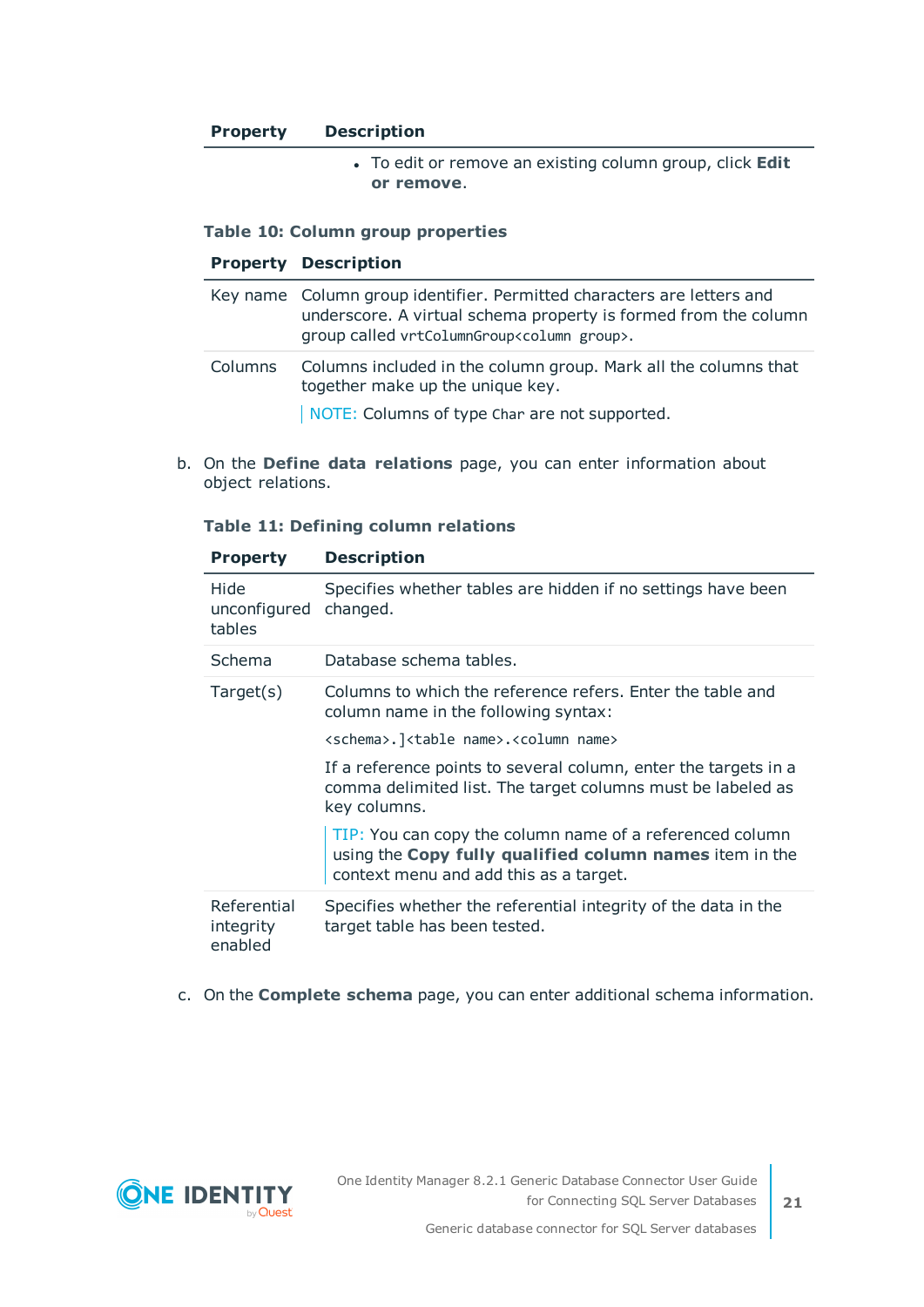| Table 12: Additional schema information |  |  |
|-----------------------------------------|--|--|
|-----------------------------------------|--|--|

| <b>Property</b>                       | <b>Description</b>                                                                                                                                                                                                                                                                                                                                                |
|---------------------------------------|-------------------------------------------------------------------------------------------------------------------------------------------------------------------------------------------------------------------------------------------------------------------------------------------------------------------------------------------------------------------|
| Hide<br>unconfigured<br>tables        | Specifies whether tables are hidden if no settings have been<br>changed.                                                                                                                                                                                                                                                                                          |
| Schema                                | Tables and schemas of the database schema.                                                                                                                                                                                                                                                                                                                        |
| Display                               | Column used in the display pattern.                                                                                                                                                                                                                                                                                                                               |
| value                                 | • To use the column in the display pattern, click Add.                                                                                                                                                                                                                                                                                                            |
| Preferred<br>key                      | Specifies whether the column is primarily used for object<br>identification. A preferred key can defined, if a table has more<br>than one unique key. Only columns with the <b>String</b> data type<br>can be selected.                                                                                                                                           |
| Contains<br>sensitive<br>data         | Specifies whether the column contains sensitive data.                                                                                                                                                                                                                                                                                                             |
| Revision<br>counter                   | Specifies whether the column contains the revision counter.<br>The data in this column form the comparison value for revision<br>filtering.                                                                                                                                                                                                                       |
| Sort criteria<br>for<br>hierarchies   | Specifies whether the value in this column maps the path in an<br>object hierarchy. If this table's objects are sorted by this<br>column, it results in a list sorted in hierarchical order. This<br>makes it possible to resolve object dependencies. Only one<br>column per table can be marked as a sort criterion. An<br>example is the CanonicalName column. |
| Scope<br>reference                    | Specifies whether the column can be used to form the<br>reference scope. Only one column per schema type can be<br>labeled as the reference scope.                                                                                                                                                                                                                |
| Auto fill<br>behavior                 | Specifies whether the values entered in the column are identi-<br>fied automatically.                                                                                                                                                                                                                                                                             |
| Enable<br>compatible<br>null handling | Specifies whether a null value in the column is converted to an<br>empty string.                                                                                                                                                                                                                                                                                  |

#### **Table 13: Table properties**

| <b>Property</b>     | <b>Description</b>                                                                                                                                                                 |
|---------------------|------------------------------------------------------------------------------------------------------------------------------------------------------------------------------------|
| Display<br>template | Display pattern with which the objects in the Synchron-<br>ization Editor are displayed. The display pattern is, for<br>example, used in error messages or test result from object |

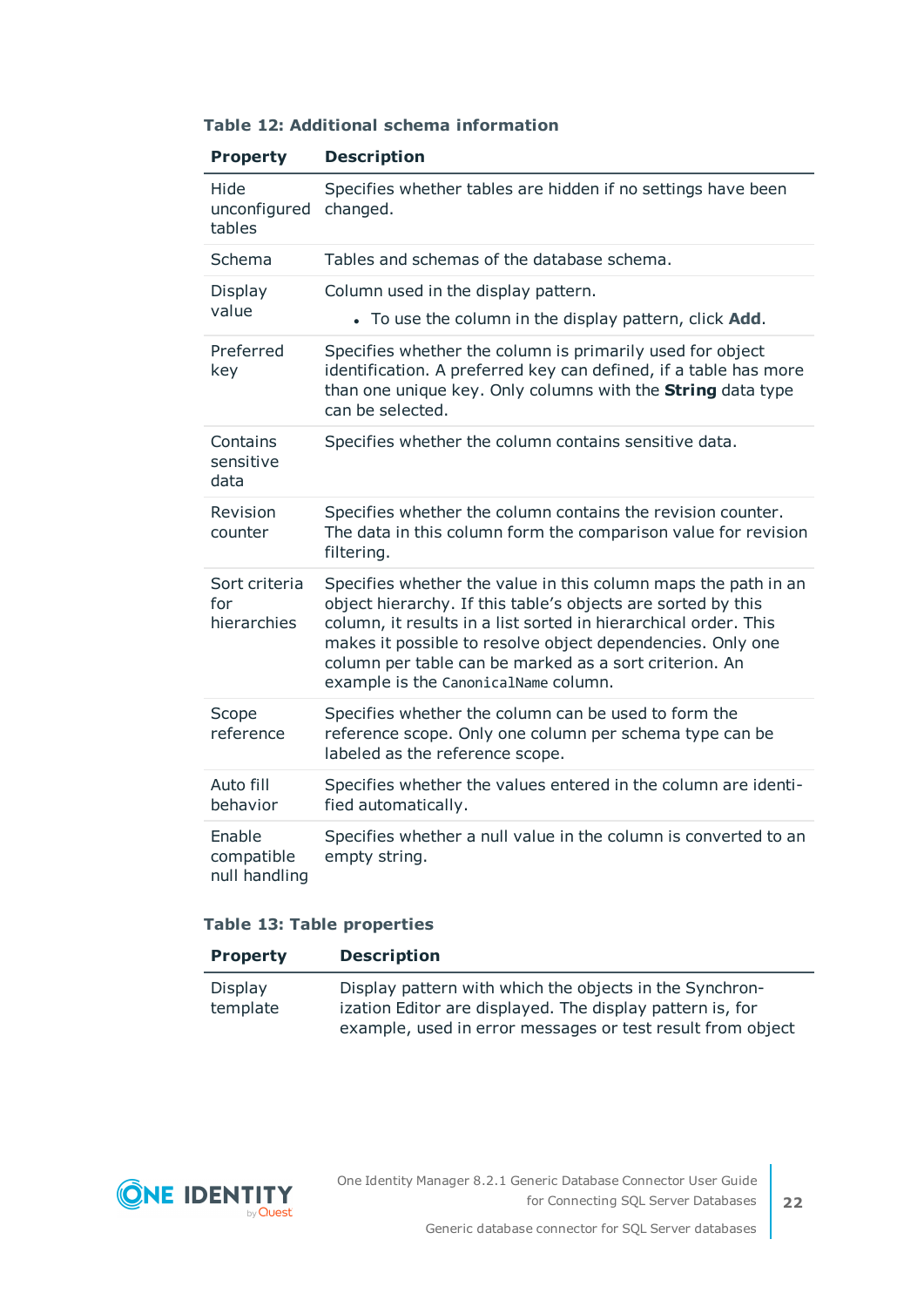| <b>Property</b> | <b>Description</b> |
|-----------------|--------------------|
|-----------------|--------------------|

matching rules. The display pattern is, for example, used in error messages or in the test results from object matching rules. Enter a display table for each display pattern.

- To use a column in the display pattern, select a column and click **Add**.
- 10. On the **Define data operations** page, you can specify special operations for changing data in the external database. This is only required, if the default operations INSERT, UPDATE, and DELETE cannot be used in the external database system.

ΔI WARNING: **A good knowledge of programming is required to implement data operations. Errors in this implementation can lead to loss of data.**

#### *To define a data operation*

- a. Select a table and mark the operation you want to define.
- b. Select a strategy.
- c. Enter the data operation you want to run in the **Settings** input field.

| <b>Property</b>          | <b>Description</b>                                                                                                                                                                                                         |
|--------------------------|----------------------------------------------------------------------------------------------------------------------------------------------------------------------------------------------------------------------------|
| Hide unconfigured tables | Specifies whether tables are hidden if no settings<br>have been changed.                                                                                                                                                   |
| Table/operation          | Tables for which the data operations are to be<br>defined.                                                                                                                                                                 |
| Strategy                 | Strategy with which the data operation is created<br>and run. A simple procedure can be called for a data<br>operation or a script can be run. Select the strategy<br>you want use to define the data operation.           |
|                          | • Pattern based: Simple procedure call that<br>runs the operation.                                                                                                                                                         |
|                          | NOTE: If column names are referenced that<br>contain special characters, replace the<br>special characters with an underscore $(\_)$ .<br>Special characters are everything apart<br>from letters, numbers and underscore. |
|                          | • Script based: Script that performs a<br>complex data operation.                                                                                                                                                          |

#### **Table 14: Defining data operations**

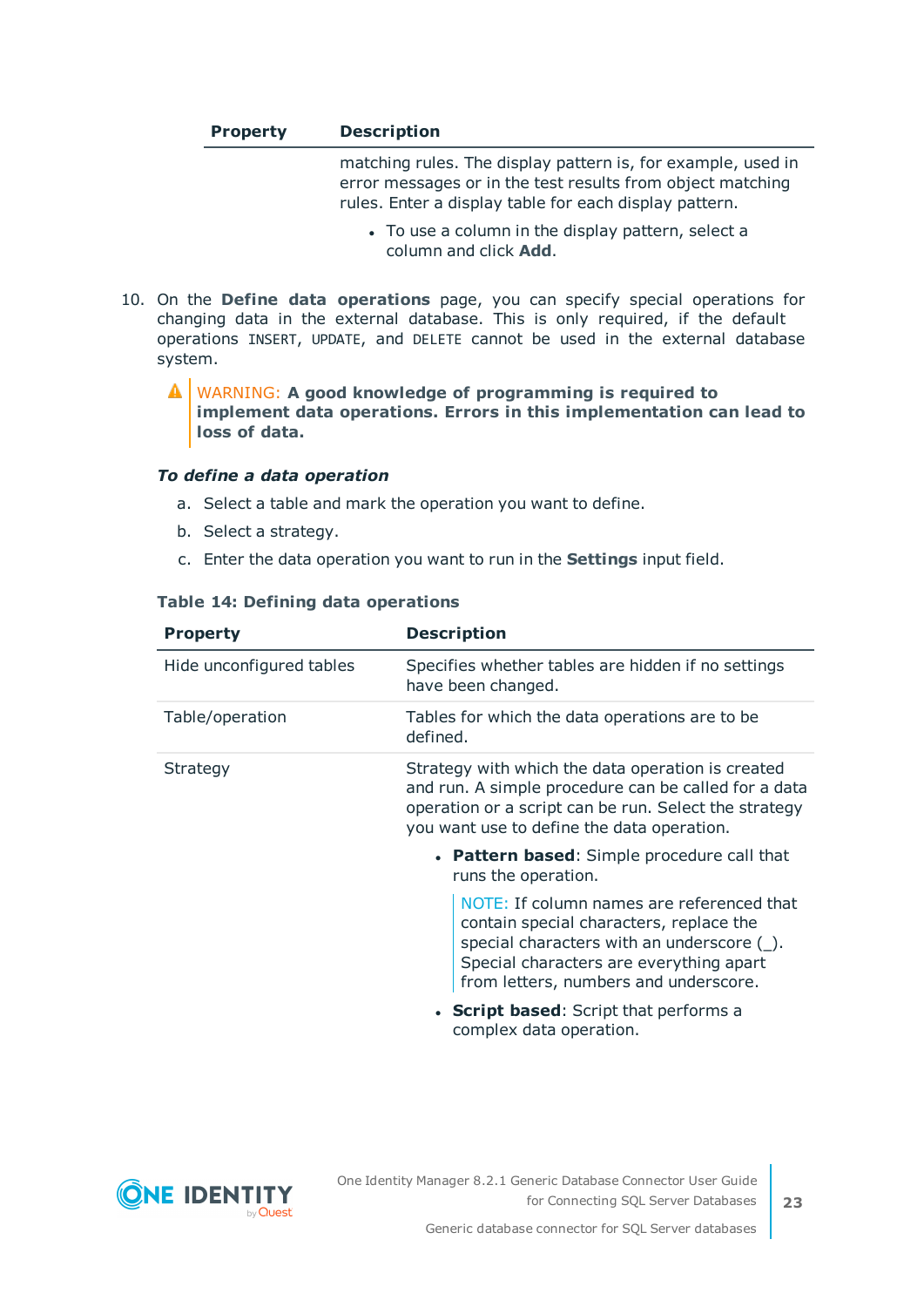| <b>Property</b>  | <b>Description</b>                                                                                                                                                                                                                                                                    |
|------------------|---------------------------------------------------------------------------------------------------------------------------------------------------------------------------------------------------------------------------------------------------------------------------------------|
|                  | You can use custom code snippets in the<br>script. The code snippets must contain a<br>keyword element with the DML keyword. For<br>more detailed information about support for<br>writing scripts, see the One Identity Manager<br>Target System Synchronization Reference<br>Guide. |
|                  | • Click <b>III</b> to delete a data operation.                                                                                                                                                                                                                                        |
| Required columns | List of required key columns in a script-based data<br>operation. The columns must be entered if they are<br>not part of the display name.                                                                                                                                            |
| Settings         | Define the data operation that is to be run when<br>objects are added, updated, or deleted. Enter the<br>procedure call or create a script depending on the<br>selected strategy.                                                                                                     |
|                  | Example of a pattern-based data operation:                                                                                                                                                                                                                                            |
|                  | exec CreateUser<br>('%Uid%','%FirstName%','%LastName%')                                                                                                                                                                                                                               |
|                  | It has an advanced edit mode which provides<br>additional actions. For detailed information about<br>support for creating scripts, see the One Identity<br>Manager Target System Synchronization Reference<br>Guide.                                                                  |

11. The **Extend target system schema** page opens if you enable the **Fill in system description completely** option on the **Load schema** page or make settings on the **Define data operations** page. You can add virtual schema properties to the target system schema here. Use the virtual schema properties to provide additional data for your own DML handling.

|  |  |  |  | Table 15: Virtual schema properties |
|--|--|--|--|-------------------------------------|
|--|--|--|--|-------------------------------------|

| <b>Property</b>                         | <b>Description</b>                                                                                         |
|-----------------------------------------|------------------------------------------------------------------------------------------------------------|
| Hide<br>unconfigured changed.<br>tables | Specifies whether tables are hidden if no settings have been                                               |
| Schema                                  | Tables in the target system schema for which virtual schema proper-<br>ties can be added or exist already. |
| Virtual<br>schema                       | Buttons for editing virtual schema properties<br>• Click Add to add a virtual schema property.             |

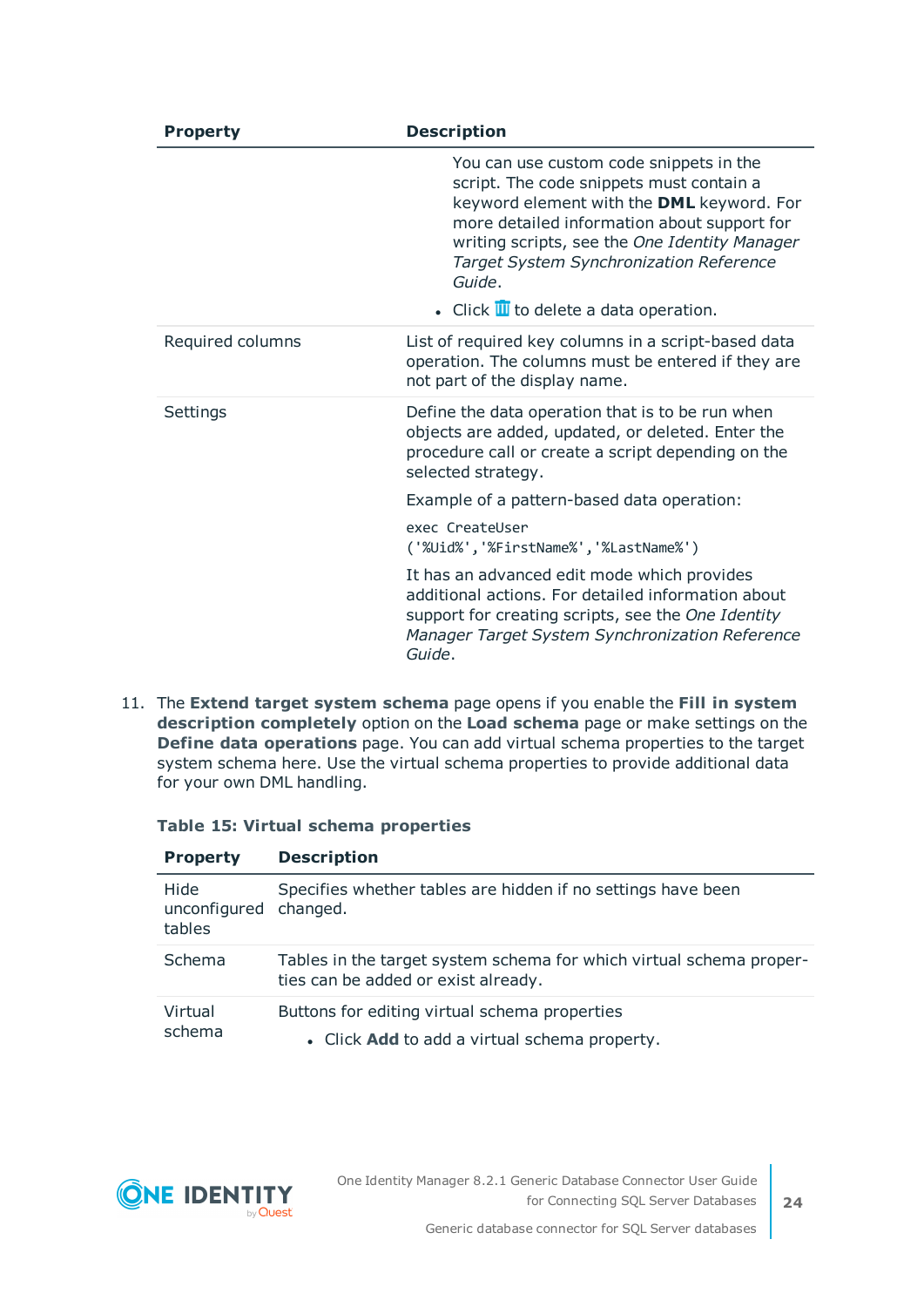| <b>Property</b>   | <b>Description</b>                                                                                                                                                                     |
|-------------------|----------------------------------------------------------------------------------------------------------------------------------------------------------------------------------------|
| properties        | • Click Edit or remove to edit or delete a virtual schema<br>property.                                                                                                                 |
| Data type         | Data type of the schema property                                                                                                                                                       |
| Multivalue        | Specifies whether the schema property has multiple values                                                                                                                              |
| Required<br>field | Specifies whether the schema property is a mandatory property                                                                                                                          |
| Secret            | Specifies whether the schema property value may be displayed in<br>the Synchronization Editor or in logs, reports, and messages. If this<br>option is set, the value is not displayed. |

#### *To edit or delete a virtual schema property*

- a. In the **Schema** column, open the node of the table with the schema properties that you want to edit or delete.
- b. Click **Edit or remove**.
- c. Edit the properties of the virtual schema property.

 $-$  OR  $-$ 

Click **Delete**.

#### **Related topics**

<span id="page-24-0"></span>• Creating a [synchronization](#page-15-0) project on page 16

## **Updating schemas**

All the schema data (schema types and schema properties) of the target system schema and the One Identity Manager schema are available when you are editing a synchronization project. Only a part of this data is really needed for configuring synchronization. If a synchronization project is finished, the schema is compressed to remove unnecessary data from the synchronization project. This can speed up the loading of the synchronization project. Deleted schema data can be added to the synchronization configuration again at a later point.

If the target system schema or the One Identity Manager schema has changed, these changes must also be added to the synchronization configuration. Then the changes can be added to the schema property mapping.

To include schema data that have been deleted through compression and schema modifications in the synchronization project, update each schema in the synchronization project. This may be necessary if:



**25**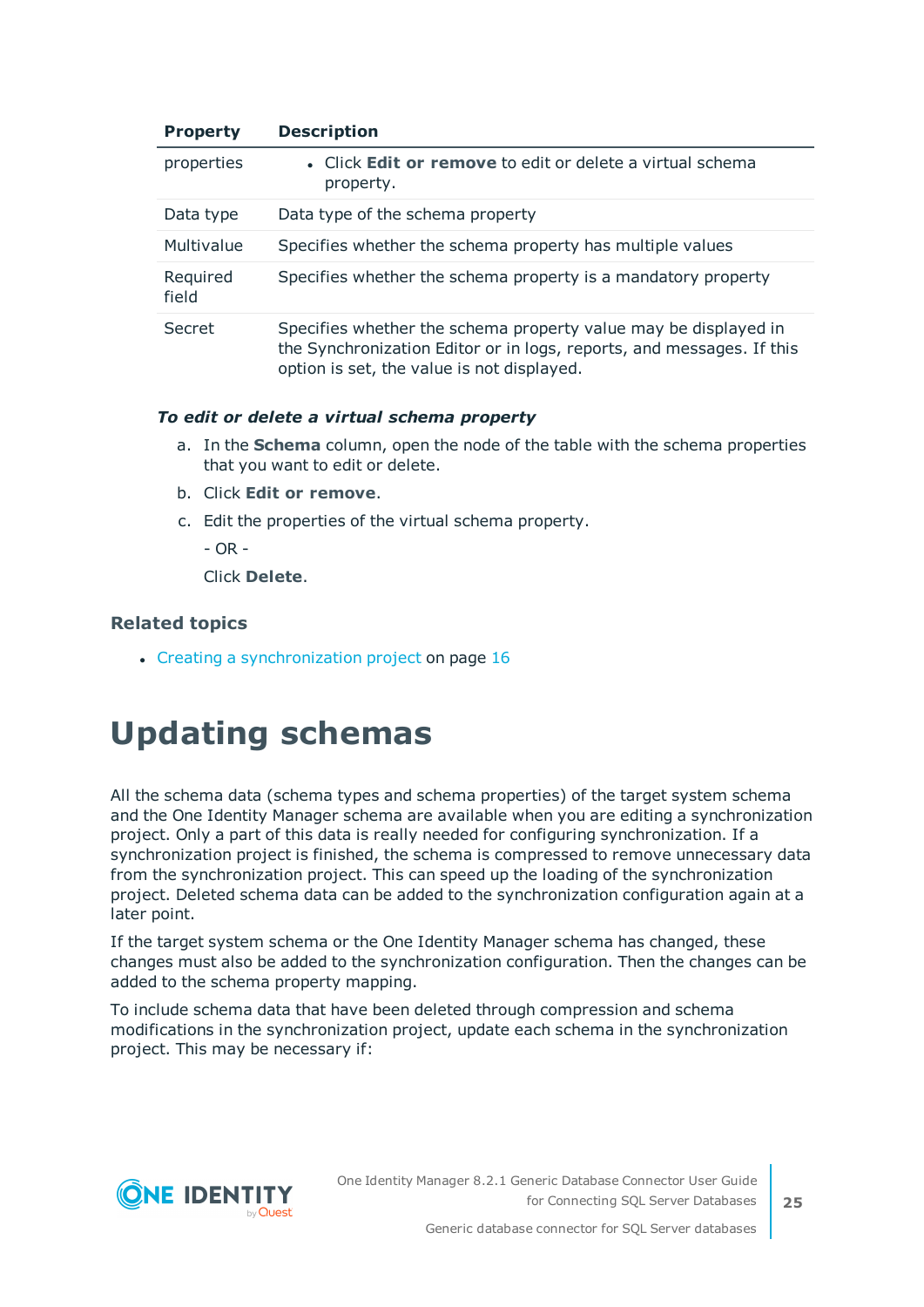- A schema was changed by:
	- Changes to a target system schema
	- Customizations to the One Identity Manager schema
	- A One Identity Manager update migration
- A schema in the synchronization project was shrunk by:
	- Enabling the synchronization project
	- Saving the synchronization project for the first time
	- $\bullet$  Compressing a schema

#### *To update a system connection schema*

- 1. In the Synchronization Editor, open the synchronization project.
- 2. Select the **Configuration > Target system** category.
	- $OR -$

#### Select the **Configuration > One Identity Manager connection** category.

- 3. Select the **General** view and click **Update schema**.
- 4. Confirm the security prompt with **Yes**.

This reloads the schema data.

#### *To edit a mapping*

- 1. In the Synchronization Editor, open the synchronization project.
- 2. Select the **Mappings** category.
- 3. Select a mapping in the navigation view.

Opens the Mapping Editor. For more information about mappings, see the *One Identity Manager Target System Synchronization Reference Guide*.

NOTE: The synchronization is deactivated if the schema of an activated synchronization project is updated. Reactivate the synchronization project to synchronize.

## <span id="page-25-0"></span>**Starting synchronization**

Synchronization is started using scheduled process plans. A scheduled process plan is added once a start up configuration is assigned to a schedule. Use schedules to define running times for synchronization.

NOTE: Synchronization can only be started if the synchronization project is enabled.

To run synchronization regularly, configure, and activate the a schedule. You can also start synchronization manually if there is no active schedule.

IMPORTANT: As long as a synchronization process is running, you must not start another synchronization process for the same target system. This especially applies, if the same

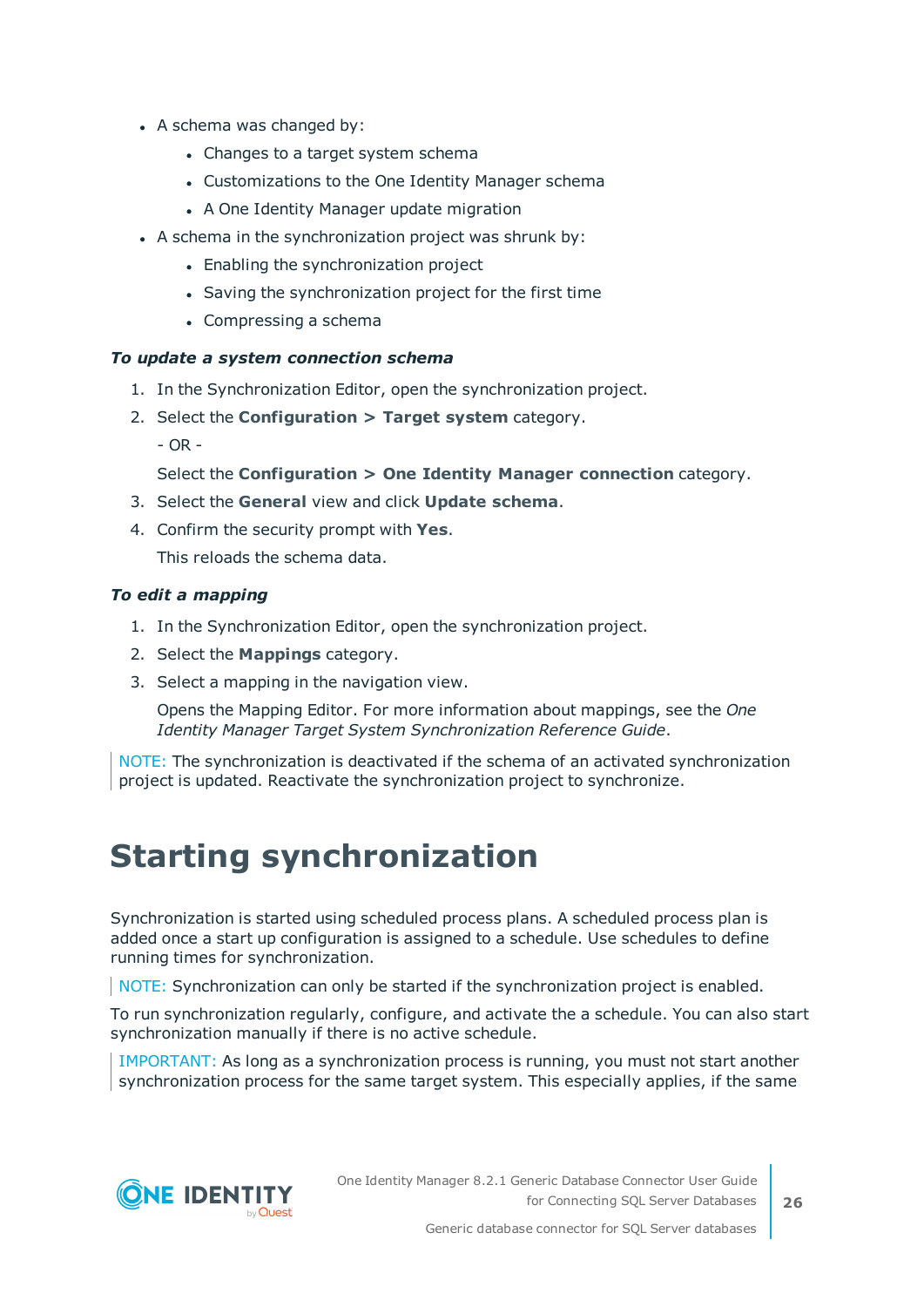synchronization objects would be processed.

- If another synchronization process is started with the same start up configuration, the process is stopped and is assigned **Frozen** status. An error message is written to the One Identity Manager Service log file.
	- Ensure that start up configurations that are used in start up sequences are not started individually at the same time. Assign start up sequences and start up configurations different schedules.
- Starting another synchronization process with different start up configuration that addresses same target system may lead to synchronization errors or loss of data. Specify One Identity Manager behavior in this case, in the start up configuration.
	- Use the schedule to ensure that the start up configurations are run in sequence.
	- Group start up configurations with the same start up behavior.

If you want to specify the order in which target systems are synchronized, use the start up sequence to run synchronization. In a start up sequence, you can combine start up configurations from different synchronization projects and specify the order in which they are run. For more information about start up sequences, see the *One Identity Manager Target System Synchronization Reference Guide*.

## <span id="page-26-0"></span>**Analyzing synchronization**

Synchronization results are summarized in the synchronization log. You can specify the extent of the synchronization log for each system connection individually. One Identity Manager provides several reports in which the synchronization results are organized under different criteria.

#### *To display a synchronization log*

- 1. In the Synchronization Editor, open the synchronization project.
- 2. Select the **Logs** category.
- 3. Click in the navigation view toolbar.

Logs for all completed synchronization runs are displayed in the navigation view.

4. Select a log by double-clicking it.

An analysis of the synchronization is shown as a report. You can save the report.

Synchronization logs are stored for a fixed length of time.

#### *To modify the retention period for synchronization logs*

<sup>l</sup> In the Designer, enable the **DPR | Journal | LifeTime** configuration parameter and enter the maximum retention period.

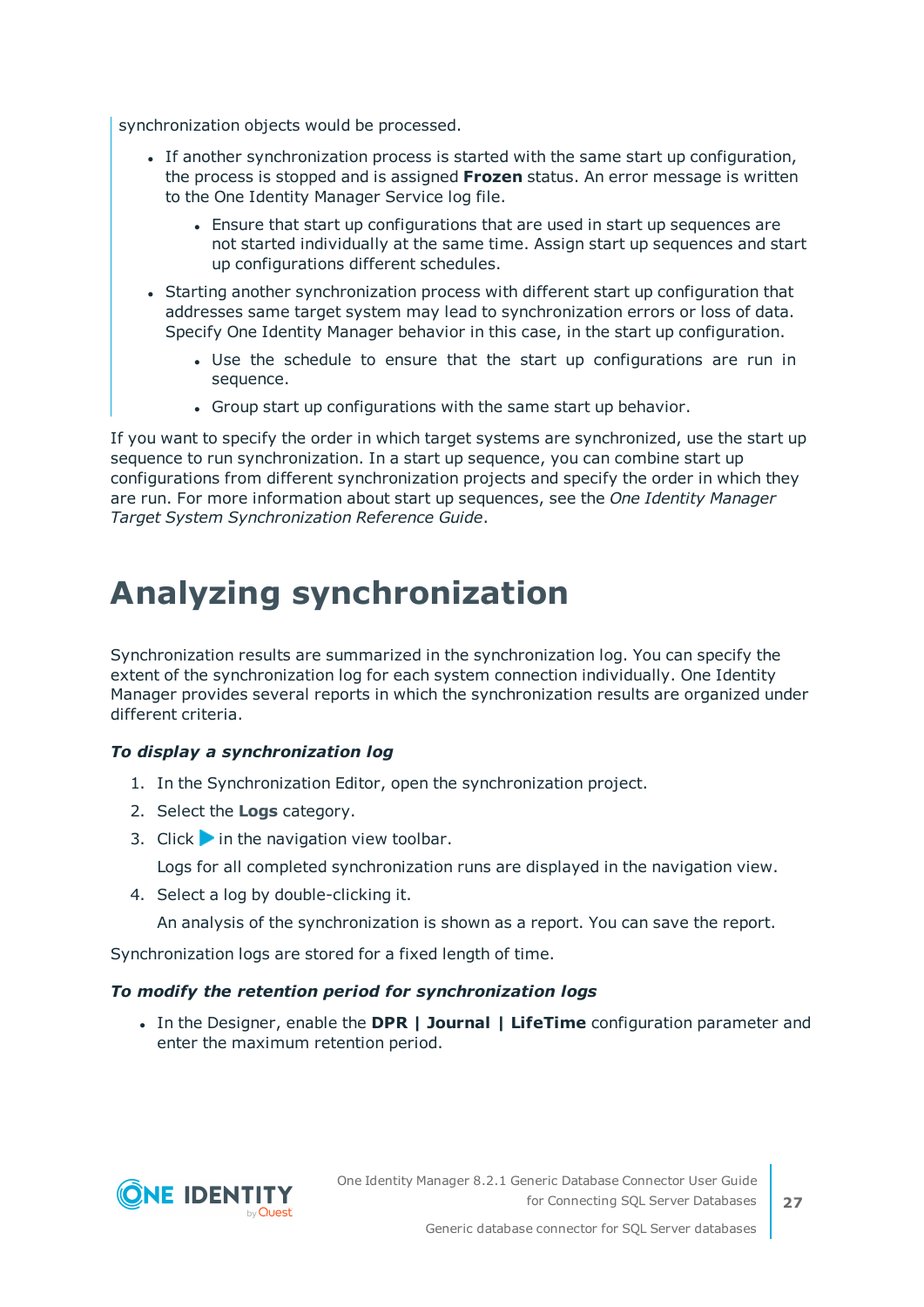# <span id="page-27-0"></span>**Post-processing outstanding objects**

Objects, which do not exist in the target system, can be marked as outstanding in One Identity Manager by synchronizing. This prevents objects being deleted because of an incorrect data situation or an incorrect synchronization configuration.

Outstanding objects:

- Cannot be edited in One Identity Manager.
- Are ignored by subsequent synchronizations.
- Are ignored by inheritance calculations.

This means, all memberships and assignments remain intact until the outstanding objects have been processed.

Start target system synchronization to do this.

#### *To allow post-processing of outstanding objects*

• Configure target system synchronization.

For more information, see Configuring target system [synchronization](#page-27-1) on page 28.

#### **Related topics**

- [Post-processing](#page-29-0) outstanding objects on page 30
- $\cdot$  Users and permissions for [synchronizing](#page-4-0) on page 5

### <span id="page-27-1"></span>**Configuring target system synchronization**

Create a target system for post-processing outstanding objects. Assign tables you want to be populated by synchronization, to this target system type. Specify the tables for which outstanding objects can be published in the target system during post-processing. Define a process for publishing the objects.

#### *To create a target system type*

- 1. In the Manager, select the **Data Synchronization > Basic configuration data > Target system types** category.
- 2. Click  $\mathbf{r}$  in the result list.
- 3. Edit the target system type main data.
- 4. Save the changes.

Enter the following data for a target system type.

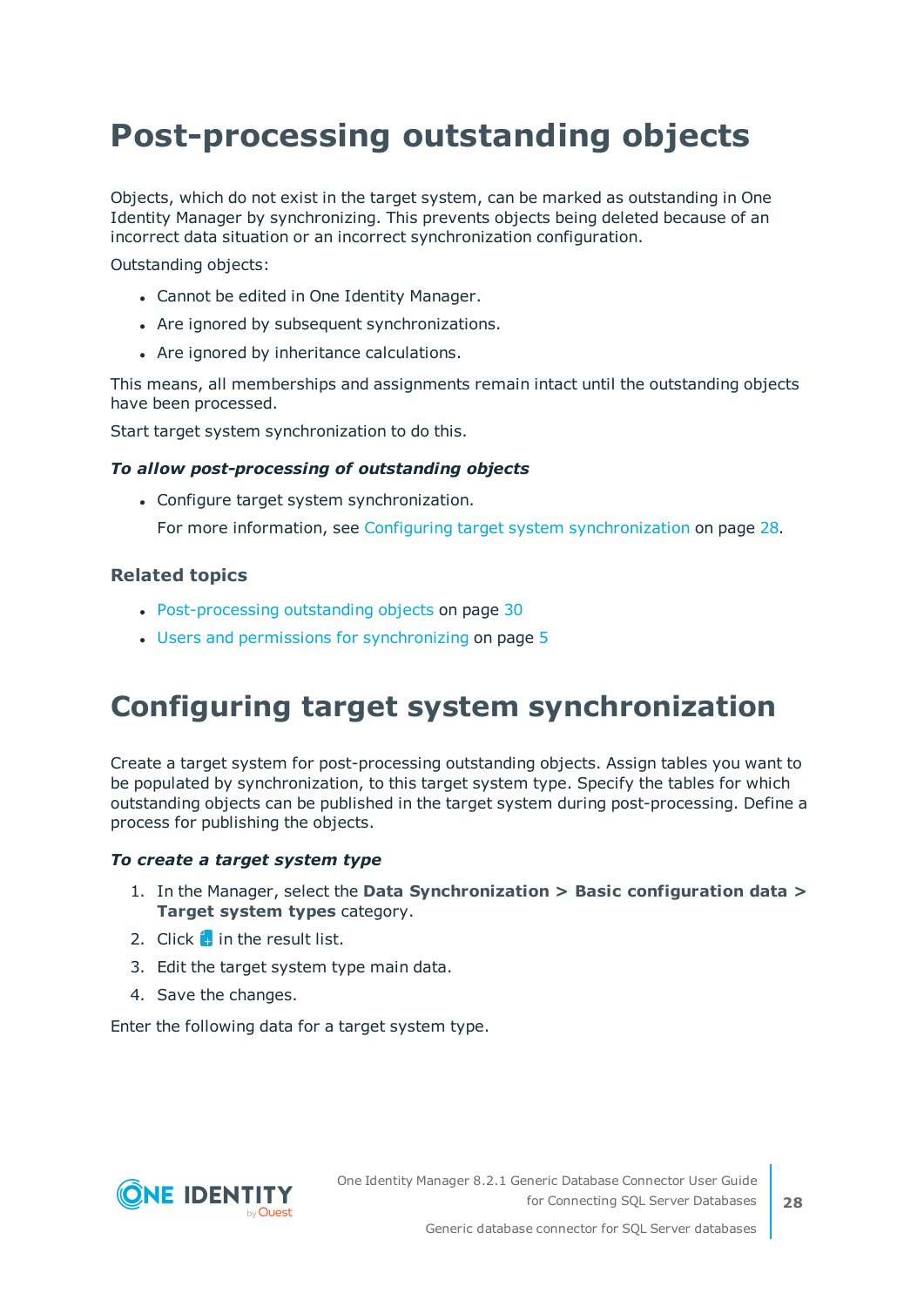| <b>Property</b>                      | <b>Description</b>                                                                                                                                                                                                               |  |  |  |
|--------------------------------------|----------------------------------------------------------------------------------------------------------------------------------------------------------------------------------------------------------------------------------|--|--|--|
| Target<br>system<br>type             | Target system type description.                                                                                                                                                                                                  |  |  |  |
|                                      | Description Text field for additional explanation.                                                                                                                                                                               |  |  |  |
| Display<br>name                      | Name of the target system type as displayed in One Identity Manager tools.                                                                                                                                                       |  |  |  |
| Cross-<br>boundary                   | Specifies how user accounts are assigned to or inherit groups and system<br>entitlements if they belong to different custom target systems.                                                                                      |  |  |  |
| inheritance                          | • If the option is set, groups and system entitlements can be assigned<br>to user accounts that belong to the same target system or to different<br>target systems. The target systems must have the same target<br>system type. |  |  |  |
|                                      | For all target systems of a target system type, the settings for the<br><b>User Account Contains Memberships column</b><br>(UNSRootB.UserContainsGroupList) must be identical.                                                   |  |  |  |
|                                      | • If the option is not set, groups and system entitlements can only be<br>assigned to the same target system.                                                                                                                    |  |  |  |
|                                      | NOTE: If the option is not set, the target system type is used to simplify<br>grouping of the target systems.                                                                                                                    |  |  |  |
| Show in<br>compliance<br>rule wizard | Specifies whether the target system type for compliance rule wizard can be<br>selected when rule conditions are being set up.                                                                                                    |  |  |  |
| Text<br>snippet                      | Text snippets used for linking text in the compliance rule wizard.                                                                                                                                                               |  |  |  |
| Alternative<br>connectors            | List of connector that can process this type of target system.                                                                                                                                                                   |  |  |  |

#### **Table 16: main data for a target system type**

#### *To add tables to target system synchronization*

- 1. In the Manager, select the **Data Synchronization > Basic configuration data > Target system types** category.
- 2. In the result list, select the target system type.
- 3. Select the **Assign synchronization tables** task.
- 4. In the pane, assign **custom** tables to the outstanding objects you want to handle.
- 5. Save the changes.
- 6. Select the **Configure tables for publishing** task.
- 7. Select the tables that contain the outstanding objects that can be published in the

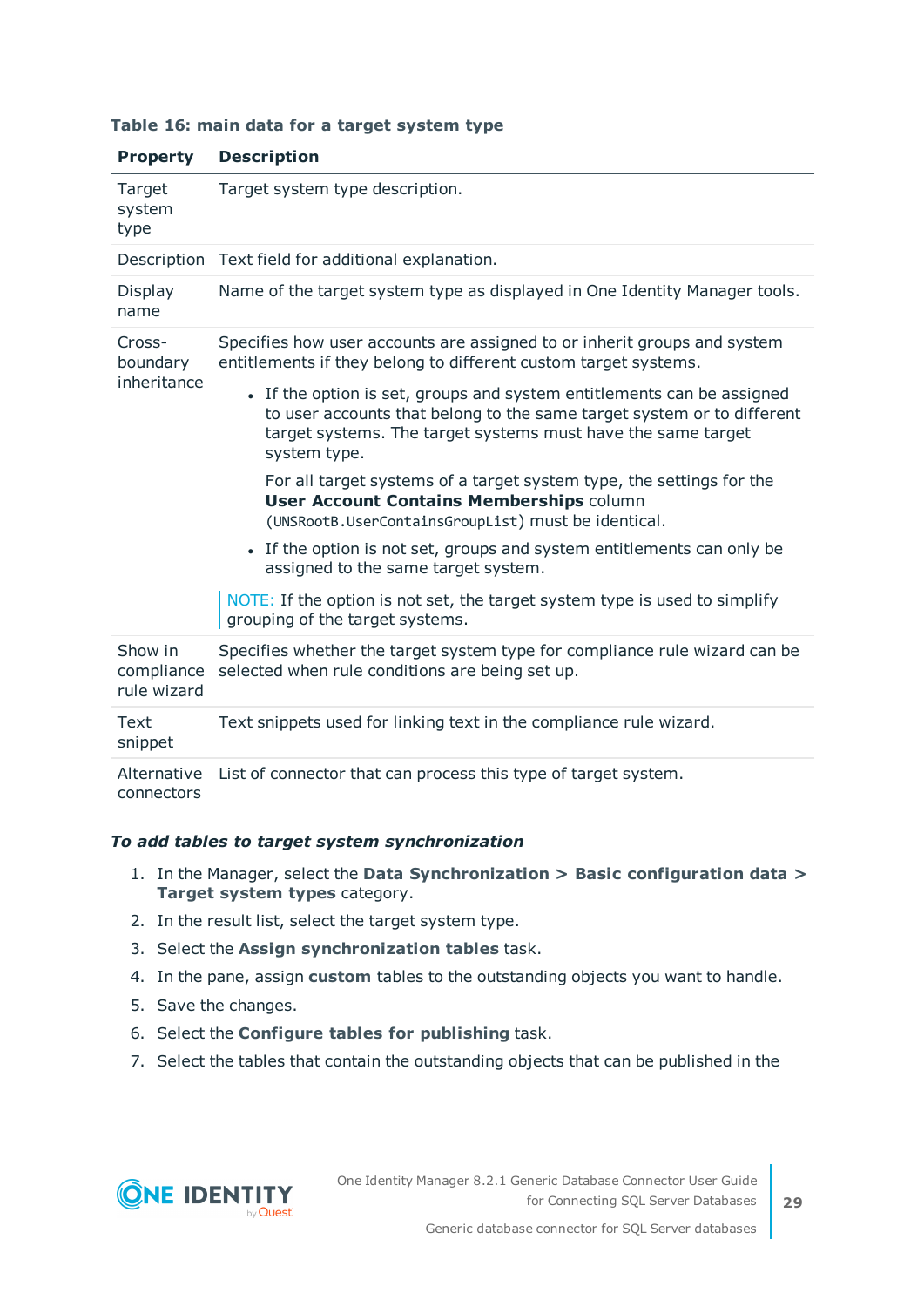target system and set the **Publishable** option.

8. Save the changes.

NOTE: The connector must have write access to the target system in order to publish outstanding objects that are being post-processed. That means, the **Connection is read-only** option must not be set for the target system connection.

#### *To publish outstanding objects*

• For each table for which you want to publish outstanding objects, create a process, which is triggered by the event HandleOutstanding and which runs the provisioning of the objects. Use the AdHocProjection process task of the ProjectorComponent process component.

For more information about defining processes, see the *One Identity Manager Configuration Guide*.

## <span id="page-29-0"></span>**Post-processing outstanding objects**

#### *To post-process outstanding objects*

1. In the Manager, select the **Data synchronization > Target system synchronization: <target system type>** category.

All tables assigned to the target system type are displayed in the navigation view.

2. Select the table whose outstanding objects you want to edit in the navigation view.

All objects marked as outstanding are shown on the form.

TIP:

#### *To display object properties of an outstanding object*

- 1. Select the object on the target system synchronization form.
- 2. Open the context menu and click **Show object**.
- 3. Select the objects you want to rework. Multi-select is possible.
- 4. Click on one of the following icons in the form toolbar to run the respective method.

#### **Table 17: Methods for handling outstanding objects**

|  |    |                | <b>Icon Method Description</b>                                                                                                                                       |
|--|----|----------------|----------------------------------------------------------------------------------------------------------------------------------------------------------------------|
|  | Г× | Delete         | The object is immediately deleted from the One Identity Manager<br>database. Deferred deletion is not taken into account.<br>Indirect memberships cannot be deleted. |
|  | F  | <b>Publish</b> | The object is added to the target system. The <b>Outstanding</b> label<br>is removed from the object.                                                                |

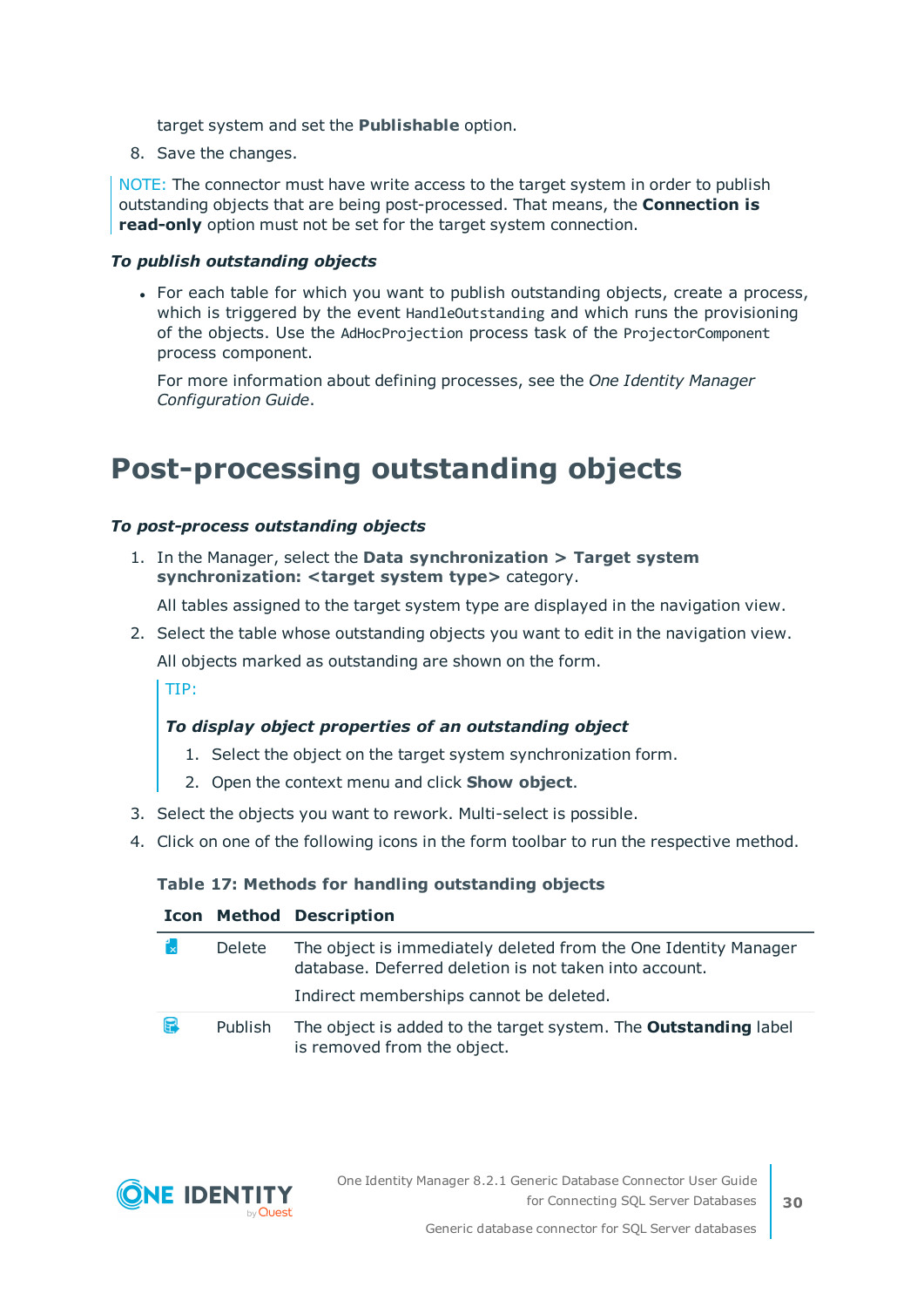#### **Icon Method Description**

This runs a target system specific process that triggers the provisioning process for the object.

Prerequisites:

- The table containing the object can be published.
- The target system connector has write access to the target system.
- A custom process is set up for provisioning the object.

a. Reset The **Outstanding** label is removed for the object.

5. Confirm the security prompt with **Yes**.

NOTE: By default, the selected objects are processed in parallel, which speeds up the selected method. If an error occurs during processing, the action is stopped and all changes are discarded.

Bulk processing of objects must be disabled if errors are to be localized, which means the objects are processed sequentially. Failed objects are named in the error message. All changes that were made up until the error occurred are saved.

#### *To disable bulk processing*

• Disable the  $\overline{1}$  icon in the form's toolbar.

#### **Related topics**

- Configuring target system [synchronization](#page-27-1) on page 28
- Users and permissions for [synchronizing](#page-4-0) on page 5

## <span id="page-30-0"></span>**Configuring the provisioning of memberships**

Memberships, such as user accounts in groups, are saved in assignment tables in the One Identity Manager database. During provisioning of modified memberships, changes made in the target system may be overwritten. This behavior can occur under the following conditions:

- Memberships are saved as an object property in list form in the target system.
- Examples: List of user accounts in the Member property of a group OR List of profiles in the MemberOf property of a user account
- Memberships can be modified in either of the connected systems.
- A provisioning workflow and provisioning processes are set up.

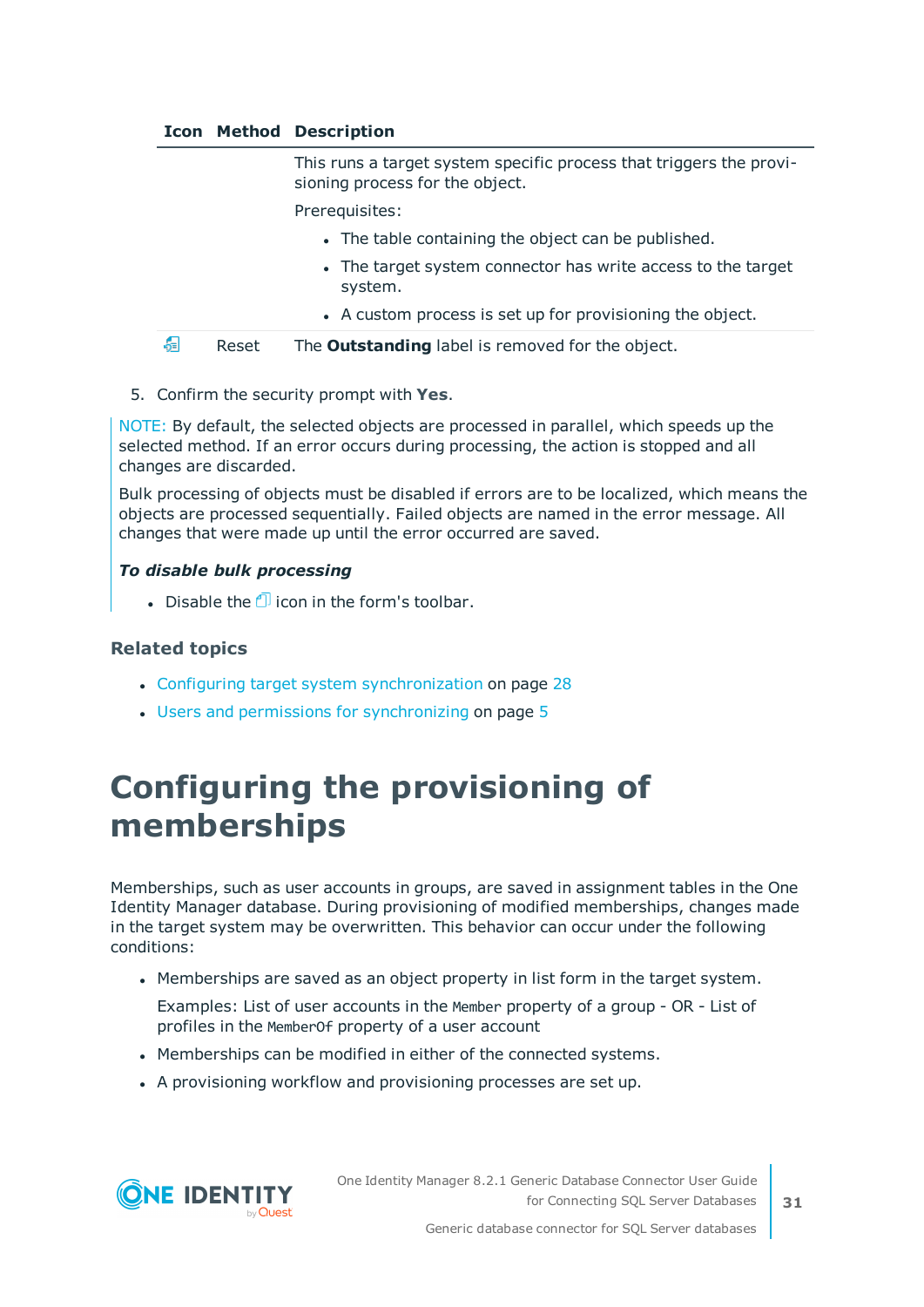If one membership in One Identity Manager changes, by default, the complete list of members is transferred to the target system. Therefore, memberships that were previously added to the target system are removed in the process and previously deleted memberships are added again.

To prevent this, provisioning can be configured such that only the modified membership is provisioned in the target system. The corresponding behavior is configured separately for each assignment table.

#### *To allow separate provisioning of memberships*

- 1. In the Manager, select the **Data Synchronization > Basic configuration data > Target system types** category.
- 2. In the result list, select the target system type.
- 3. Select the **Configure tables for publishing** task.
- 4. Select the assignment tables that you want to set up for single provisioning. Multiselect is possible.
- 5. Click **Merge mode**.

NOTE:

- This option can only be enabled for assignment tables that have a base table with a XDateSubItem column.
- Assignment tables that are grouped together in a virtual schema property in the mapping must be marked identically.

Example: ADSAccountInADSGroup, ADSGroupInADSGroup, and ADSMachineInADSGroup

6. Save the changes.

For each assignment table labeled like this, the changes made in One Identity Manager are saved in a separate table. Therefore, only newly added and deleted assignments are processed. During modification provisioning, the members list in the target system is compared to the entries in this table. This means that only modified memberships are provisioned and not the entire members list.

NOTE: The complete members list is updated by synchronization. During this process, objects with changes but incomplete provisioning are not handled. These objects are logged in the synchronization log.

You can restrict single provisioning of memberships with a condition. Once merge mode has been disabled for a table, the condition is deleted. Tables that have had the condition deleted or edited are marked with the following icon:  $\frac{1}{2}$ . You can restore the original condition at any time.

#### *To restore the original condition*

- 1. Select the auxiliary table for which you want to restore the condition.
- 2. Right-click on the selected row and select the **Restore original values** context menu item.
- 3. Save the changes.



**32**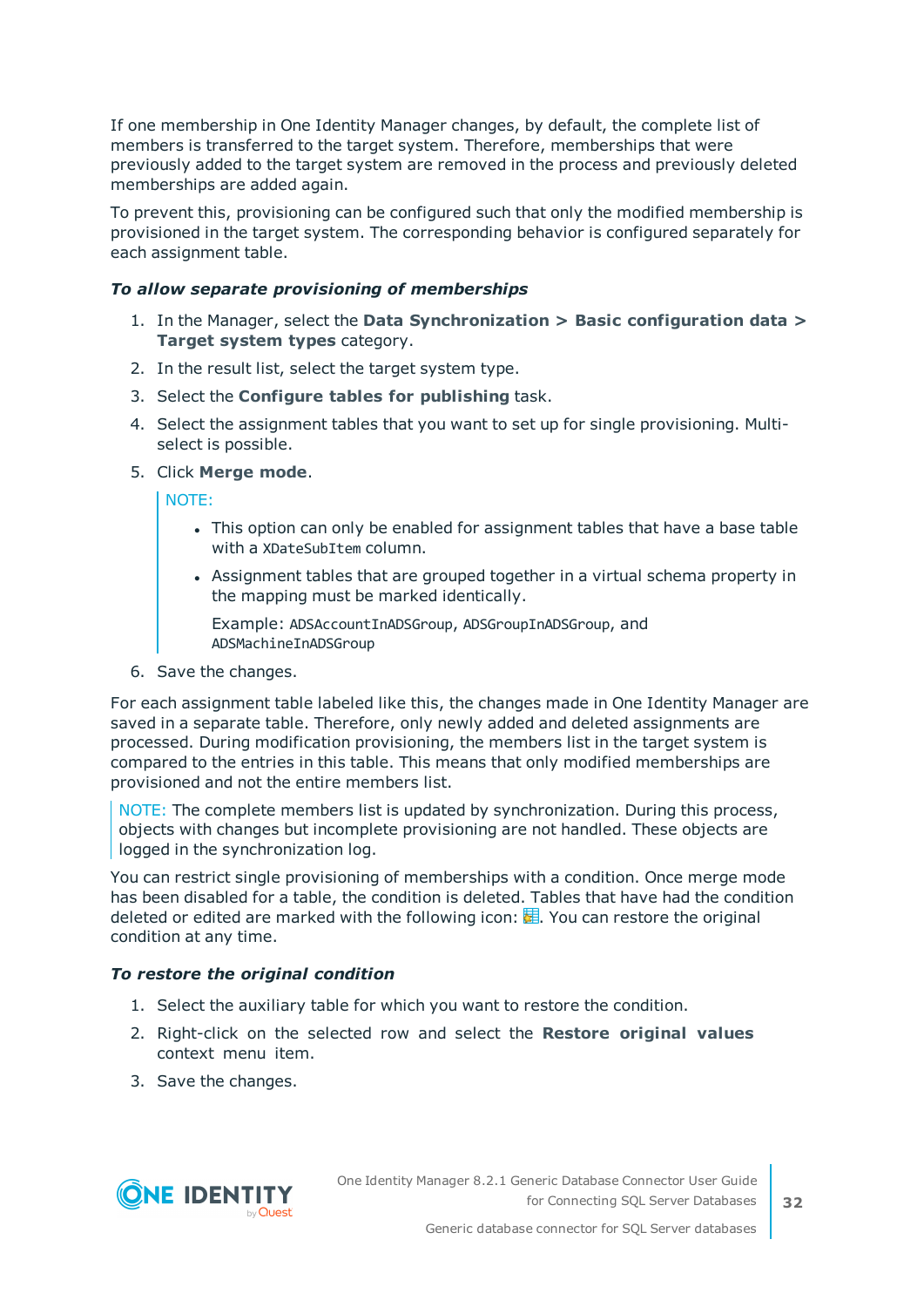NOTE: To create the reference to the added or deleted assignments in the condition, use the i table alias.

Example of a condition on the UNSAccountBInUNSGroupB assignment table:

exists (select top 1 1 from UNSGroupB g where  $g.UID$  UNSGroupB = i.UID UNSGroupB and <limiting condition>)

For more information about provisioning memberships, see the .*One Identity Manager Target System Synchronization Reference Guide*

## <span id="page-32-0"></span>**Configuring single object synchronization**

Changes made to individual objects in the target system can be immediately applied in the One Identity Manager database without having to start a full synchronization of the target system environment. Individual objects can only be synchronized if the object is already present in the One Identity Manager database. The changes are applied to the mapped object properties. If the object is no longer present in the target system, then it is deleted from the One Identity Manager database.

#### **Prerequisites**

- A synchronization step exists that can import the changes to the changed object into One Identity Manager.
- The table that contains the changed object is assigned to a target system type.
- The path to the base object of the synchronization is defined for the table that contains the changed object.

Specify the tables that you want to synchronize using single object synchronization and configure single object synchronization for these tables. For more information, see the *One Identity Manager Target System Synchronization Reference Guide*, section *Include custom tables in the synchronization*.

#### *To define the path to the base object for synchronization for a table*

- 1. In the Manager, select the **Data Synchronization > Basic configuration data > Target system types** category.
- 2. In the result list, select the target system type.
- 3. Select the **Assign synchronization tables** task.
- 4. In the **Add assignments** pane, assign the table for which you want to use single object synchronization.
- 5. Save the changes.
- 6. Select the **Configure tables for publishing** task.



Generic database connector for SQL Server databases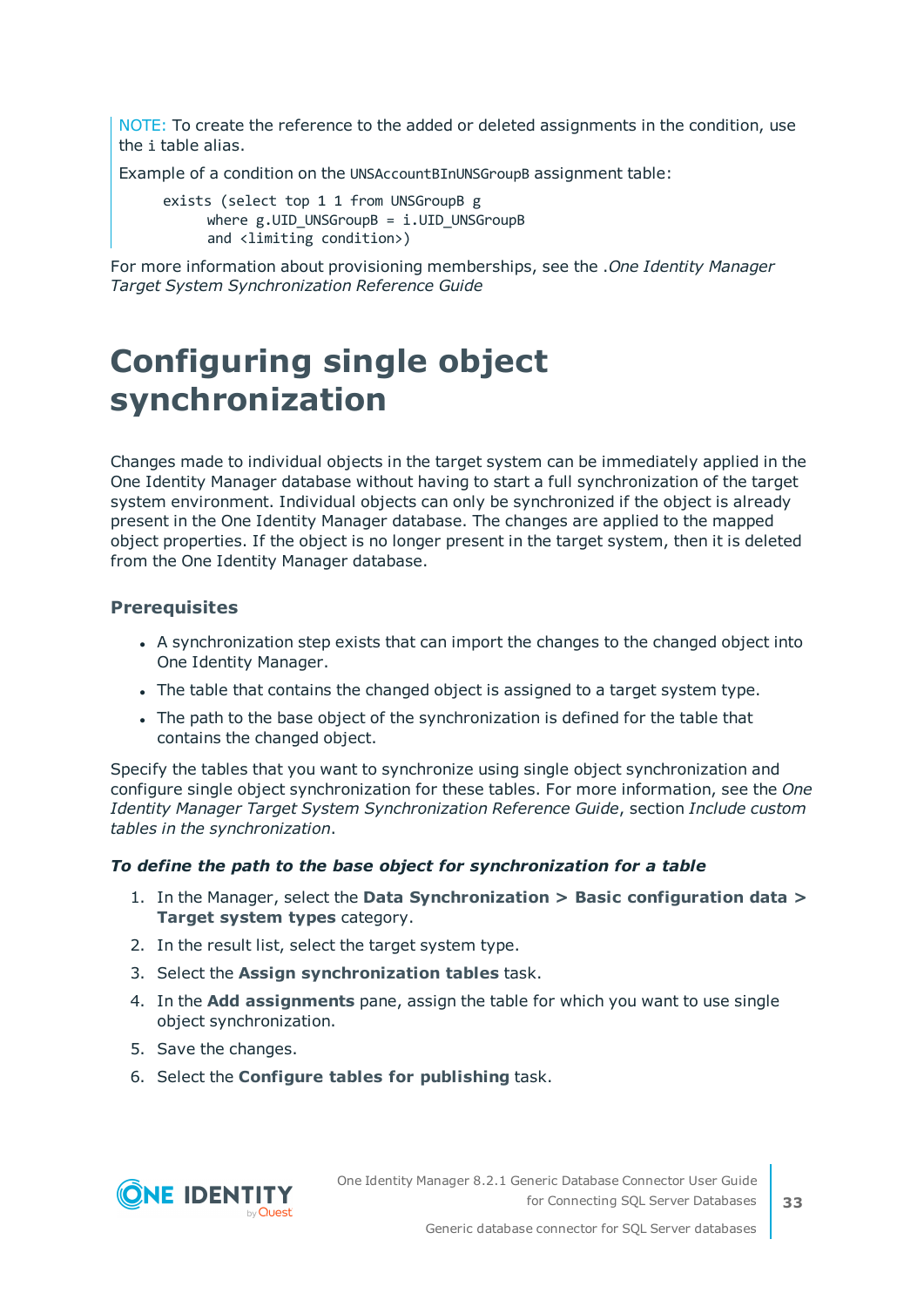- 7. Select the table and enter the **Root object path**.
	- If a concrete base object is defined for the target system, enter the path to the base object in the ObjectWalker notation of the VI.DB.

Example: FK(UID\_GAPCustomer).XObjectKey

• If no concrete base object is defined for the target system, enter the XObjectKey of the base table.

Example: <Key><T>DialogTable</T><P>RMB-T-Org</P></Key>

<span id="page-33-0"></span>8. Save the changes.

## **Ignoring data error in synchronization**

By default, objects with incorrect data are not synchronized. For example, a user account is not loaded in the One Identity Manager database if, in the user account table, the formatting script of a column contains an email address detects invalid data. These objects can be synchronized once the data has been corrected. In certain situations, however, it might be necessary to synchronize objects like these and ignore the data properties that have errors. This synchronization behavior can be configured in One Identity Manager.

#### *To ignoring data errors during synchronization in One Identity Manager*

- 1. In the Synchronization Editor, open the synchronization project.
- 2. Select the **Configuration > One Identity Manager connection** category.
- 3. In the **General** view, click **Edit connection**.

This starts the system connection wizard.

4. On the **Additional options** page, enable **Try to ignore data errors**.

This option is only effective if **Continue on error** is set in the synchronization workflow.

Default columns, such as primary keys, UID columns, or mandatory input columns cannot be ignored.

5. Save the changes.

IMPORTANT: If this option is set, One Identity Manager tries to ignore commit errors that could be related to data errors in a single column. This causes the data changed in the affected column to be discarded and the object is subsequently saved again. This effects performance and leads to loss of data.

Only set this option in the exceptional circumstance of not being able to correct the data before synchronization.

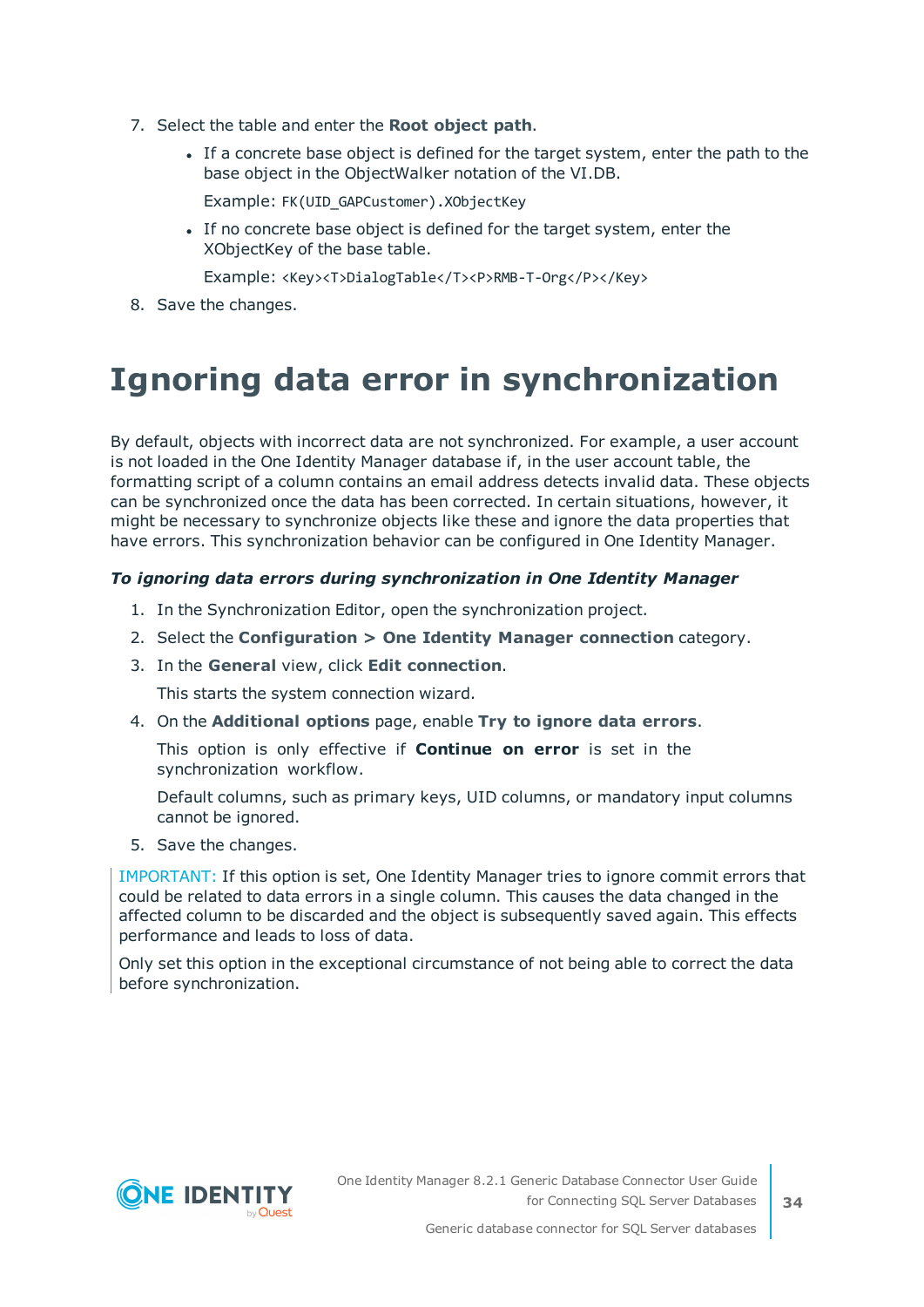# **Troubleshooting**

<span id="page-34-0"></span>For detailed information about correcting errors during synchronization of object hierarchies, see the .*One Identity Manager Target System Synchronization Reference Guide*

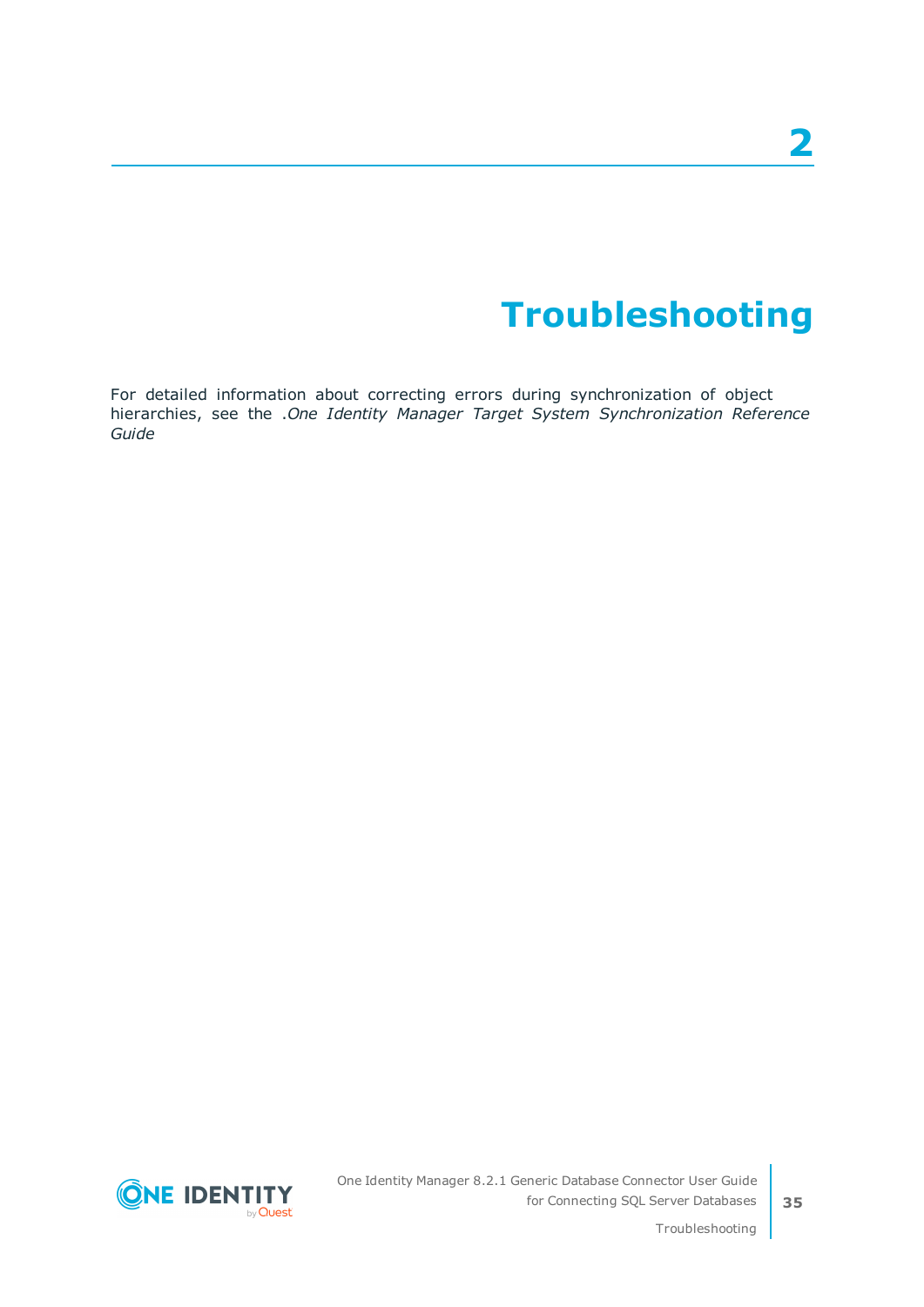<span id="page-35-0"></span>One Identity solutions eliminate the complexities and time-consuming processes often required to govern identities, manage privileged accounts and control access. Our solutions enhance business agility while addressing your IAM challenges with on-premises, cloud and hybrid environments.

# <span id="page-35-1"></span>**Contacting us**

For sales and other inquiries, such as licensing, support, and renewals, visit <https://www.oneidentity.com/company/contact-us.aspx>.

## <span id="page-35-2"></span>**Technical support resources**

Technical support is available to One Identity customers with a valid maintenance contract and customers who have trial versions. You can access the Support Portal at [https://support.oneidentity.com/.](https://support.oneidentity.com/)

The Support Portal provides self-help tools you can use to solve problems quickly and independently, 24 hours a day, 365 days a year. The Support Portal enables you to:

- Submit and manage a Service Request
- View Knowledge Base articles
- Sign up for product notifications
- Download software and technical documentation
- View how-to videos at [www.YouTube.com/OneIdentity](http://www.youtube.com/OneIdentity)
- Engage in community discussions
- Chat with support engineers online
- View services to assist you with your product



About us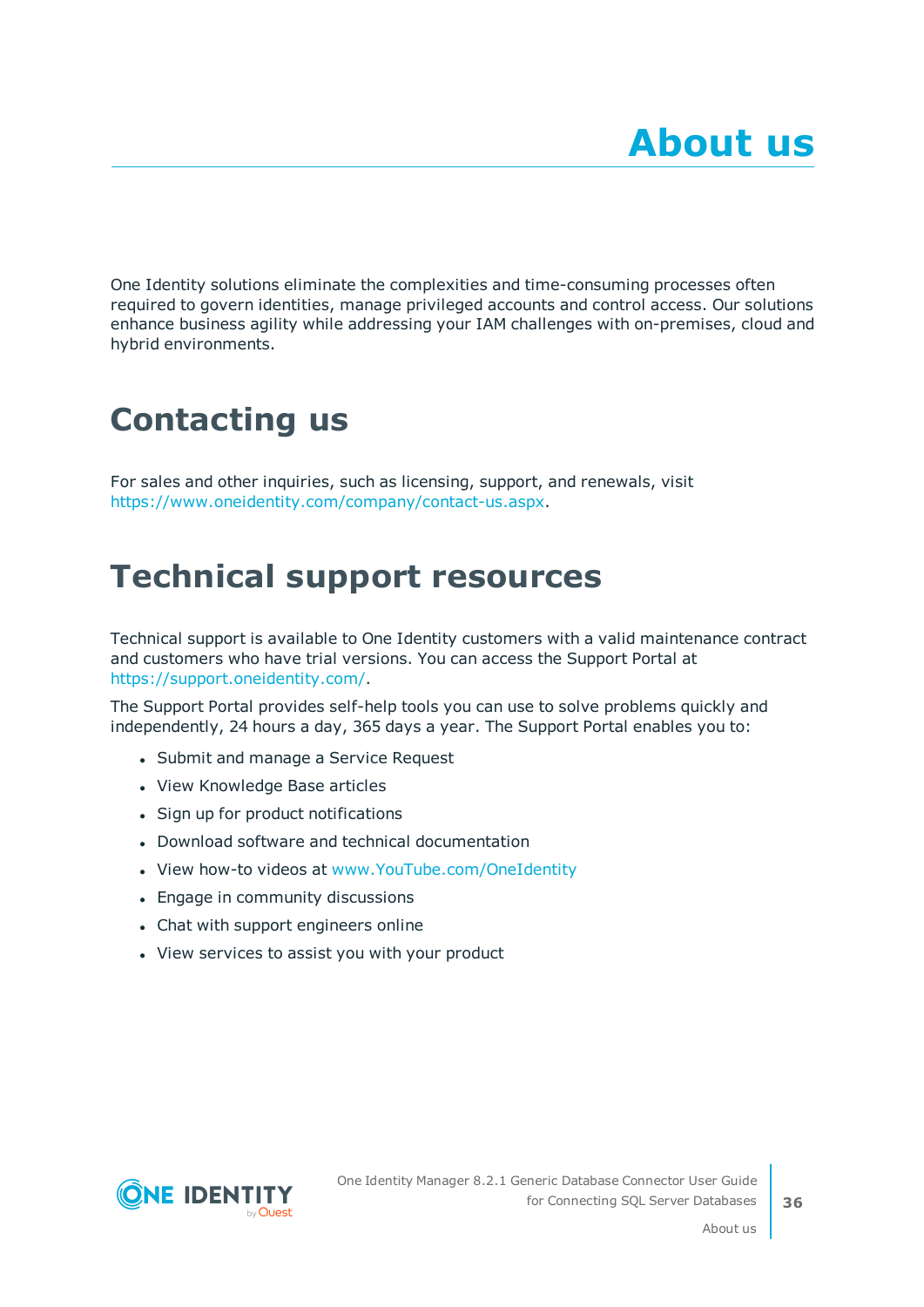# **Index**

### <span id="page-36-0"></span>**A**

application role [5](#page-4-0) application role for synchronization [9](#page-8-0) application server [13](#page-12-0)

### **B**

base object [14](#page-13-0), [33](#page-32-0)

### **D**

database encrypted [13](#page-12-0) database connector generic [4](#page-3-0)

### **E**

encrypted database [13](#page-12-0)

### **J**

Job server edit [10](#page-9-0)

### **M**

membership modify provisioning [31](#page-30-0)

### **O**

object delete immediately [30](#page-29-0) outstanding [28](#page-27-0), [30](#page-29-0)



publish [30](#page-29-0) One Identity Manager version [13](#page-12-0) outstanding object [28](#page-27-0)

### **P**

provisioning members list [31](#page-30-0)

### **R**

remote connection server [14](#page-13-0) request method [13](#page-12-0) REST API [13](#page-12-0)

### **S**

schema changes [25](#page-24-0) shrink [25](#page-24-0) update [25](#page-24-0) single object synchronization [33](#page-32-0) synchronization start [26](#page-25-0) synchronization configuration [14](#page-13-0), [16](#page-15-0) synchronization log [27](#page-26-0) synchronization server [14](#page-13-0) configure [10](#page-9-0) install [10](#page-9-0) Job server [10](#page-9-0)

Index